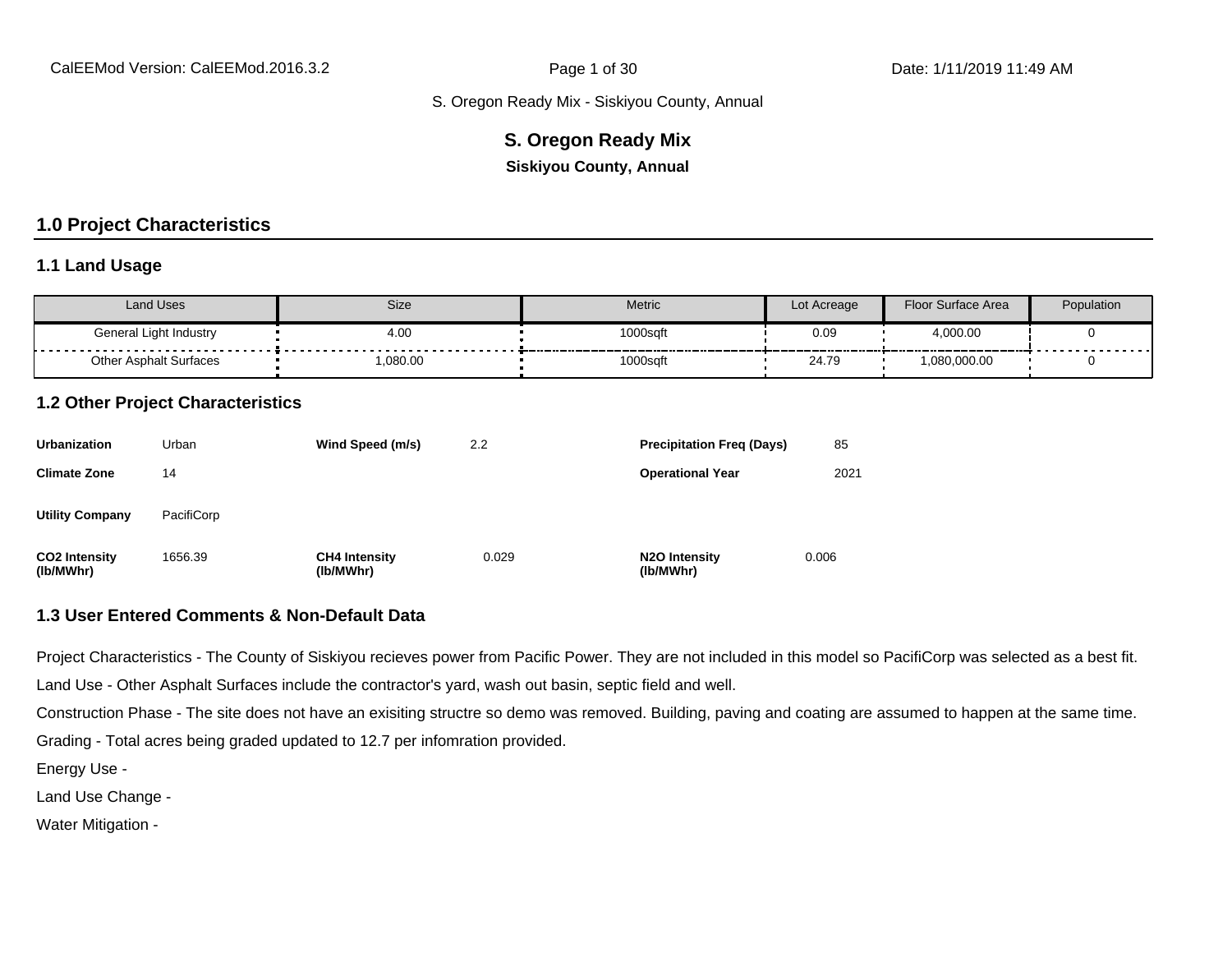| <b>Table Name</b>    | <b>Column Name</b> | <b>Default Value</b> | <b>New Value</b> |
|----------------------|--------------------|----------------------|------------------|
| tblConstructionPhase | <b>NumDays</b>     | 370.00               | 20.00            |
| tblConstructionPhase | NumDays            | 20.00                | 0.00             |
| tblConstructionPhase | PhaseEndDate       | 11/5/2020            | 5/30/2019        |
| tblConstructionPhase | PhaseEndDate       | 9/10/2020            | 5/30/2019        |
| tblConstructionPhase | PhaseEndDate       | 2/7/2019             | 1/10/2019        |
| tblConstructionPhase | PhaseEndDate       | 4/11/2019            | 5/2/2019         |
| tblConstructionPhase | PhaseEndDate       | 10/8/2020            | 5/30/2019        |
| tblConstructionPhase | PhaseEndDate       | 2/21/2019            | 3/14/2019        |
| tblConstructionPhase | PhaseStartDate     | 10/9/2020            | 5/3/2019         |
| tblConstructionPhase | PhaseStartDate     | 4/12/2019            | 5/3/2019         |
| tblConstructionPhase | PhaseStartDate     | 2/22/2019            | 3/15/2019        |
| tblConstructionPhase | PhaseStartDate     | 9/11/2020            | 5/3/2019         |
| tblConstructionPhase | PhaseStartDate     | 2/8/2019             | 3/1/2019         |
| tblGrading           | AcresOfGrading     | 87.50                | 12.70            |
| tblGrading           | MaterialImported   | 0.00                 | 21,000.00        |

# **2.0 Emissions Summary**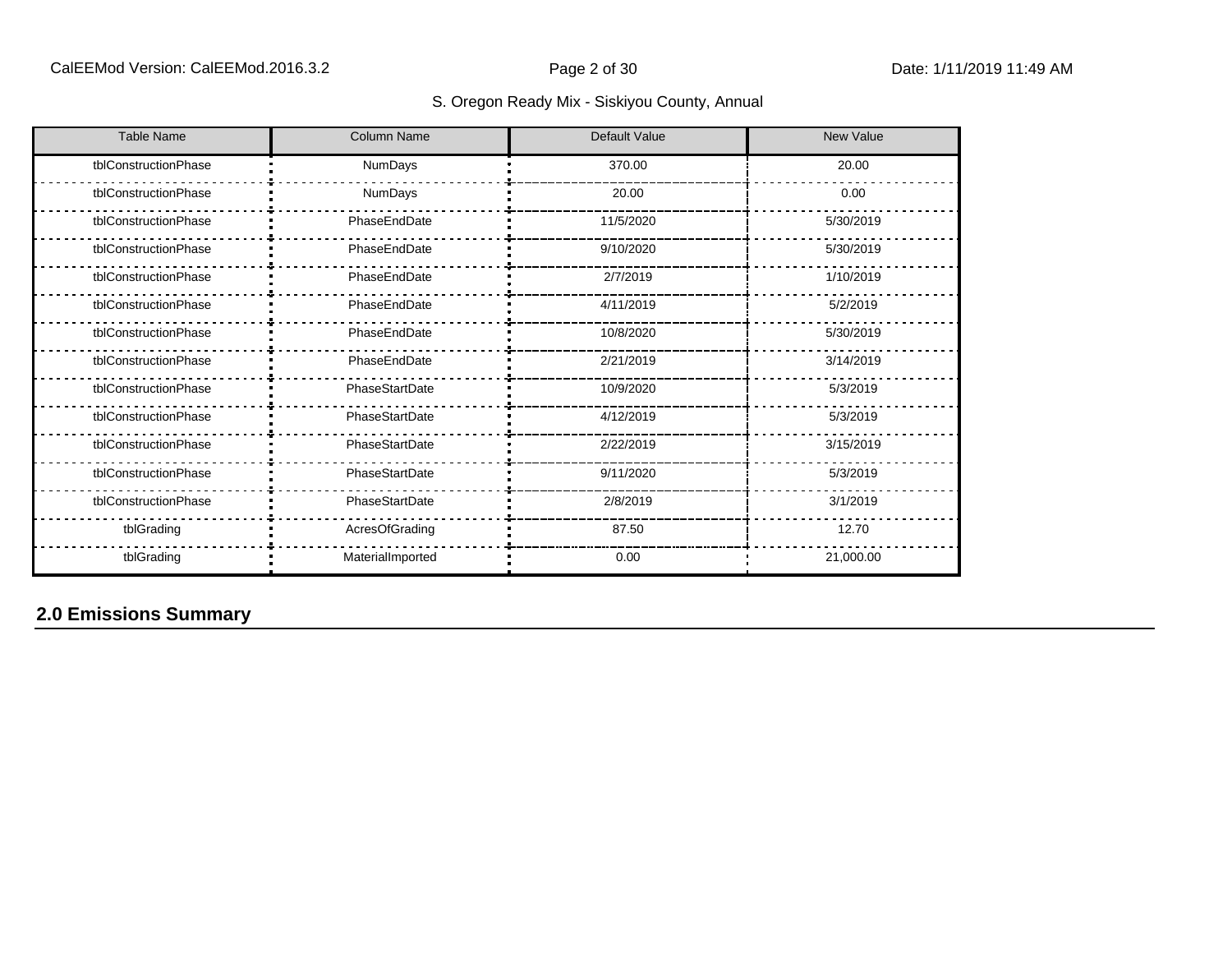#### **2.1 Overall Construction**

# **Unmitigated Construction**

|                      | <b>ROG</b> | <b>NO<sub>x</sub></b> | CO     | SO <sub>2</sub> | Fugitive<br><b>PM10</b> | Exhaust<br><b>PM10</b> | <b>PM10</b><br>Total | Fugitive<br><b>PM2.5</b> | Exhaust<br><b>PM2.5</b> | PM2.5<br>Total |        | Bio- CO2 NBio- CO2 Total CO2 |                   | CH <sub>4</sub> | <b>N2O</b> | CO <sub>2</sub> e |
|----------------------|------------|-----------------------|--------|-----------------|-------------------------|------------------------|----------------------|--------------------------|-------------------------|----------------|--------|------------------------------|-------------------|-----------------|------------|-------------------|
| Year                 |            |                       |        |                 |                         | tons/yr                |                      |                          |                         |                |        |                              | MT/yr             |                 |            |                   |
| 2019<br>$\mathbf{u}$ | 0.6723     | 2.1691                | 1.5283 | 3.7900e-<br>003 | 0.2786                  | 0.0799                 | 0.3586               | 0.1290                   | 0.0740                  | 0.2031         | 0.0000 |                              | 346.7624 346.7624 | 0.0603          | 0.0000     | 348.2705          |
| <b>Maximum</b>       | 0.6723     | 2.1691                | 1.5283 | 3.7900e-<br>003 | 0.2786                  | 0.0799                 | 0.3586               | 0.1290                   | 0.0740                  | 0.2031         | 0.0000 | 346.7624                     | 346.7624          | 0.0603          | 0.0000     | 348.2705          |

#### **Mitigated Construction**

|                | <b>ROG</b>            | <b>NO<sub>x</sub></b> | CO     | SO <sub>2</sub> | Fugitive<br><b>PM10</b> | Exhaust<br><b>PM10</b> | <b>PM10</b><br>Total | Fugitive<br><b>PM2.5</b> | Exhaust<br>PM2.5 | <b>PM2.5</b><br>Total |        | Bio- CO2 NBio- CO2 Total CO2 |                   | CH <sub>4</sub> | <b>N2O</b> | CO <sub>2</sub> e |
|----------------|-----------------------|-----------------------|--------|-----------------|-------------------------|------------------------|----------------------|--------------------------|------------------|-----------------------|--------|------------------------------|-------------------|-----------------|------------|-------------------|
| Year           |                       |                       |        |                 |                         | tons/yr                |                      |                          |                  |                       |        |                              | MT/yr             |                 |            |                   |
| 2019           | $\blacksquare$ 0.6723 | 2.1691                | .5283  | 3.7900e-<br>003 | 0.2786                  | 0.0799                 | 0.3586               | 0.1290                   | 0.0740           | 0.2031                | 0.0000 |                              | 346.7622 346.7622 | 0.0603          | 0.0000     | .348.2703         |
| <b>Maximum</b> | 0.6723                | 2.1691                | 1.5283 | 3.7900e-<br>003 | 0.2786                  | 0.0799                 | 0.3586               | 0.1290                   | 0.0740           | 0.2031                | 0.0000 | 346.7622                     | 346.7622          | 0.0603          | 0.0000     | 348.2703          |

|                             | <b>ROG</b> | <b>NO<sub>x</sub></b> | CO   | <b>SO2</b> | <b>Fugitive</b><br><b>PM10</b> | <b>Exhaust</b><br><b>PM10</b> | <b>PM10</b><br><b>Total</b> | <b>Fugitive</b><br><b>PM2.5</b> | <b>Exhaust</b><br><b>PM2.5</b> | <b>PM2.5</b><br><b>Total</b> |      |      | Bio- CO2   NBio-CO2   Total CO2 | CH <sub>4</sub> | <b>N20</b> | CO <sub>2e</sub> |
|-----------------------------|------------|-----------------------|------|------------|--------------------------------|-------------------------------|-----------------------------|---------------------------------|--------------------------------|------------------------------|------|------|---------------------------------|-----------------|------------|------------------|
| Percent<br><b>Reduction</b> | 0.00       | 0.00                  | 0.00 | 0.00       | 0.00                           | 0.00                          | 0.00                        | 0.00                            | 0.00                           | 0.00                         | 0.00 | 0.00 | 0.00                            | 0.00            | 0.00       | 0.00             |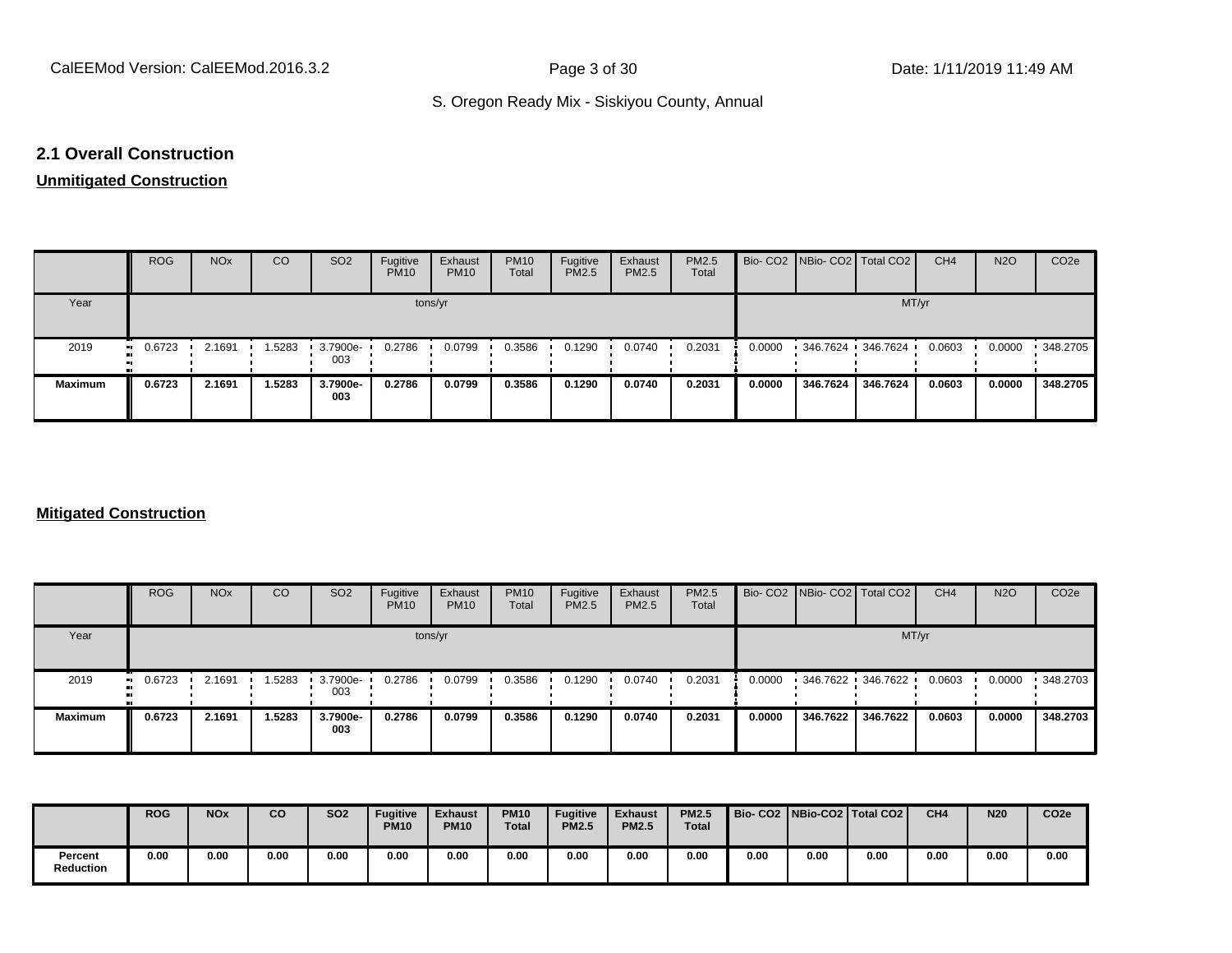| Quarter | <b>Start Date</b> | <b>End Date</b> | Maximum Unmitigated ROG + NOX (tons/quarter) | Maximum Mitigated ROG + NOX (tons/quarter) |
|---------|-------------------|-----------------|----------------------------------------------|--------------------------------------------|
|         | 1-11-2019         | 4-10-2019       | 1.0078                                       | 1.0078                                     |
|         | 4-11-2019         | 7-10-2019       | 1.8235                                       | 1.8235                                     |
|         |                   | <b>Highest</b>  | 1.8235                                       | 1.8235                                     |

# **2.2 Overall Operational**

#### **Unmitigated Operational**

|              | <b>ROG</b>        | <b>NO<sub>x</sub></b> | <b>CO</b>       | SO <sub>2</sub> | Fugitive<br><b>PM10</b> | Exhaust<br><b>PM10</b> | <b>PM10</b><br>Total | Fugitive<br>PM2.5 | Exhaust<br>PM2.5   | PM2.5<br>Total  | Bio-CO <sub>2</sub> | NBio- CO2   Total CO2 |         | CH <sub>4</sub>    | <b>N2O</b>      | CO <sub>2e</sub> |
|--------------|-------------------|-----------------------|-----------------|-----------------|-------------------------|------------------------|----------------------|-------------------|--------------------|-----------------|---------------------|-----------------------|---------|--------------------|-----------------|------------------|
| Category     |                   |                       |                 |                 |                         | tons/yr                |                      | MT/yr             |                    |                 |                     |                       |         |                    |                 |                  |
| Area<br>-91  | 0.1286            | 9.0000e-<br>005       | 0.0100          | 0.0000          |                         | $4.0000e -$<br>005     | 4.0000e-<br>005      |                   | 4.0000e-<br>005    | 4.0000e-<br>005 | 0.0000              | 0.0194                | 0.0194  | 5.0000e-<br>005    | 0.0000          | 0.0207           |
| Energy       | 8.0000e- ·<br>005 | 6.9000e-<br>004       | 5.8000e-<br>004 | 0.0000          |                         | $5.0000e -$<br>005     | 5.0000e-<br>005      |                   | $5.0000e -$<br>005 | 5.0000e-<br>005 | 0.0000              | 13.6119               | 13.6119 | $2.4000e -$<br>004 | 6.0000e-<br>005 | 13.6359          |
| Mobile       | 0.0120            | 0.1054                | 0.1306          | 4.4000e-<br>004 | 0.0229                  | 4.9000e-<br>004        | 0.0234               | 6.1600e-<br>003   | 4.7000e-<br>004    | 6.6300e-<br>003 | 0.0000              | 40.5474               | 40.5474 | $2.8600e-$<br>003  | 0.0000          | 40.6190          |
| Waste        |                   |                       |                 |                 |                         | 0.0000                 | 0.0000               |                   | 0.0000             | 0.0000          | 1.0068              | 0.0000                | 1.0068  | 0.0595             | 0.0000          | 2.4944           |
| Water        |                   |                       |                 |                 |                         | 0.0000                 | 0.0000               |                   | 0.0000             | 0.0000          | 0.2935              | 3.7605                | 4.0540  | 0.0302             | 7.3000e-<br>004 | 5.0253           |
| <b>Total</b> | 0.1406            | 0.1061                | 0.1412          | 4.4000e-<br>004 | 0.0229                  | 5.8000e-<br>004        | 0.0235               | 6.1600e-<br>003   | 5.6000e-<br>004    | 6.7200e-<br>003 | 1.3003              | 57.9392               | 59.2395 | 0.0929             | 7.9000e-<br>004 | 61.7952          |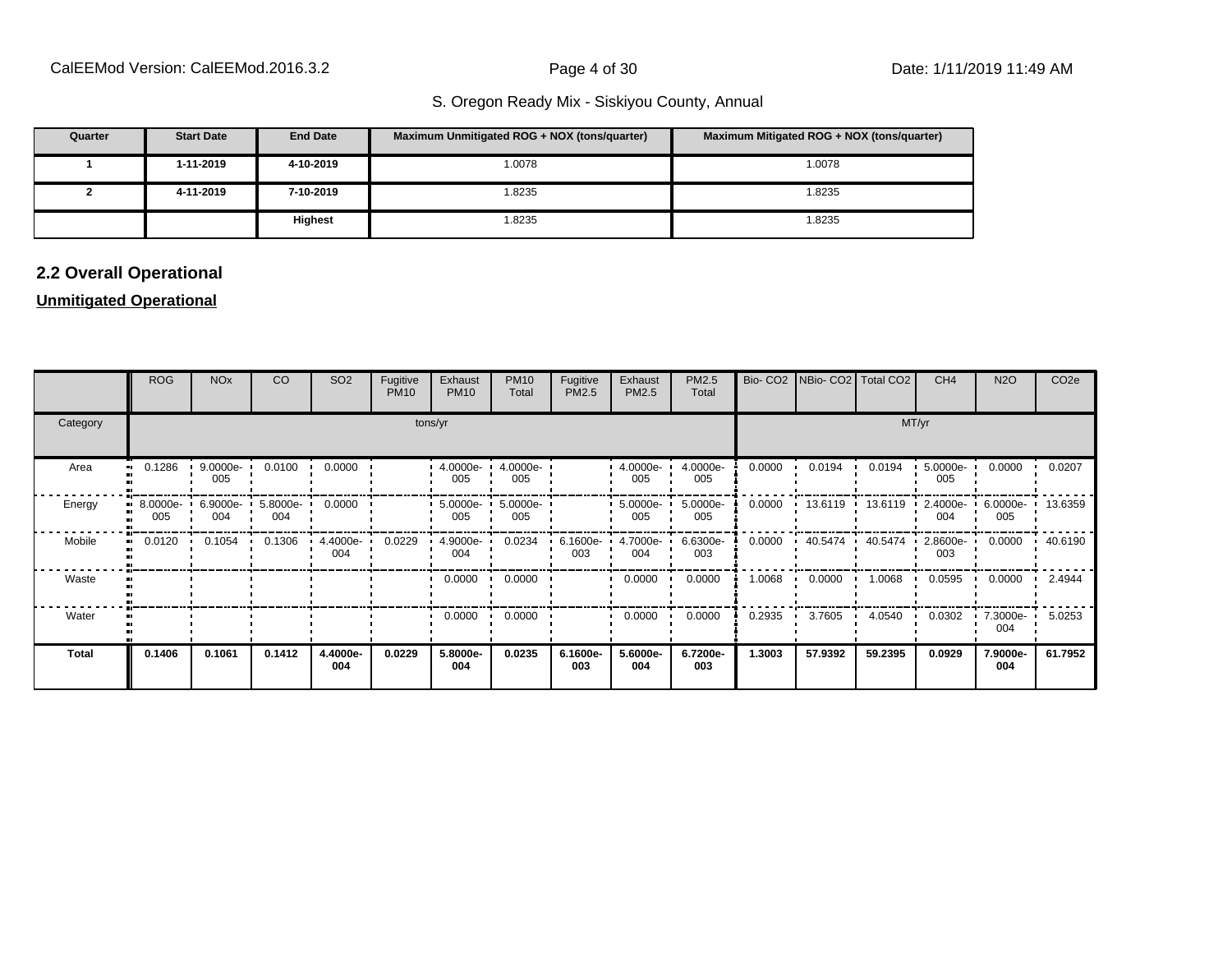#### **2.2 Overall Operational**

#### **Mitigated Operational**

|                             | <b>ROG</b>                               | <b>NO<sub>x</sub></b> |                       | <b>CO</b> | SO <sub>2</sub>                         | Fugitive<br><b>PM10</b> |                                | Exhaust<br><b>PM10</b> | <b>PM10</b><br>Total                                                                         | Fugitive<br><b>PM2.5</b>    |                                 | Exhaust<br><b>PM2.5</b> |                                | PM2.5<br>Total             |                              |        | Bio- CO2 NBio- CO2 Total CO2                          |              |                        | CH <sub>4</sub> |                 | <b>N2O</b>                       | CO <sub>2e</sub> |                  |
|-----------------------------|------------------------------------------|-----------------------|-----------------------|-----------|-----------------------------------------|-------------------------|--------------------------------|------------------------|----------------------------------------------------------------------------------------------|-----------------------------|---------------------------------|-------------------------|--------------------------------|----------------------------|------------------------------|--------|-------------------------------------------------------|--------------|------------------------|-----------------|-----------------|----------------------------------|------------------|------------------|
| Category                    |                                          |                       |                       |           |                                         |                         | tons/yr                        |                        |                                                                                              |                             |                                 |                         |                                |                            |                              |        |                                                       |              | MT/yr                  |                 |                 |                                  |                  |                  |
| Area                        | $\bullet$                                | 005                   |                       |           | $0.1286$ $\cdot$ 9.0000e- 0.0100 0.0000 |                         |                                | 005                    | $\cdot$ 4.0000e- $\cdot$ 4.0000e-<br>. .<br>005                                              |                             |                                 | 005                     |                                | $4.0000e - 4.0000e$<br>005 |                              | 0.0000 | 0.0194                                                |              | 0.0194                 | 5.0000e<br>005  |                 | $0.0000 \cdot 0.0207$            |                  |                  |
| Energy                      | 8.0000e- 6.9000e- 5.8000e- 0.0000<br>005 | 004                   |                       | 004       |                                         |                         |                                | 005                    | $: 5.0000e - 5.0000e -$<br>005                                                               |                             |                                 | $-5.0000e-$<br>005      |                                | 5.0000e-<br>005            |                              | 0.0000 | 13.6119                                               | $\mathbf{r}$ | $13.6119$ $\cdot$      | 004             |                 | 2.4000e- 6.0000e- 13.6359<br>005 |                  |                  |
| Mobile                      | $\bullet$                                |                       |                       |           | 004                                     |                         |                                | 004                    | 0.0120 · 0.1054 · 0.1306 · 4.4000e · 0.0229 · 4.9000e · 0.0234 · 6.1600e · 4.7000e · 6.6300e | 003                         |                                 | 004                     |                                | 003                        |                              | 0.0000 | $\cdot$ 40.5474 · 40.5474 · 2.8600e- 0.0000 · 40.6190 |              |                        | 003             |                 |                                  |                  |                  |
| Waste                       |                                          |                       |                       |           |                                         |                         |                                |                        | $0.0000$ $\cdot$ 0.0000 $\cdot$                                                              |                             |                                 | $0.0000$ $\cdot$        |                                | 0.0000                     |                              | 1.0068 | 0.0000                                                |              | 1.0068<br>$\mathbf{r}$ |                 |                 | $0.0595$ $0.0000$ $1.4944$       |                  |                  |
| Water                       |                                          |                       |                       |           |                                         |                         |                                | $0.0000$ $\cdot$       | 0.0000                                                                                       |                             |                                 | 0.0000                  |                                | 0.0000                     |                              | 0.2572 | 3.2957                                                |              | 3.5529                 | 0.0265          |                 | $6.4000e -$<br>004               | 4.4042           |                  |
| <b>Total</b>                | 0.1406                                   | 0.1061                |                       | 0.1412    | 4.4000e-<br>004                         | 0.0229                  |                                | 5.8000e-<br>004        | 0.0235                                                                                       | 6.1600e-<br>003             |                                 | 5.6000e-<br>004         |                                | 6.7200e-<br>003            |                              | 1.2640 | 57.4744                                               |              | 58.7385                | 0.0891          |                 | 7.0000e-<br>004                  | 61.1741          |                  |
|                             | <b>ROG</b>                               |                       | <b>NO<sub>x</sub></b> |           | <b>CO</b>                               | <b>SO2</b>              | <b>Fugitive</b><br><b>PM10</b> |                        | <b>Exhaust</b><br><b>PM10</b>                                                                | <b>PM10</b><br><b>Total</b> | <b>Fugitive</b><br><b>PM2.5</b> |                         | <b>Exhaust</b><br><b>PM2.5</b> |                            | <b>PM2.5</b><br><b>Total</b> |        | Bio- CO2   NBio-CO2   Total CO2                       |              |                        |                 | CH <sub>4</sub> | <b>N20</b>                       |                  | CO <sub>2e</sub> |
| Percent<br><b>Reduction</b> | 0.00                                     |                       | 0.00                  |           | 0.00                                    | 0.00                    | 0.00                           |                        | 0.00                                                                                         | 0.00                        | 0.00                            |                         | 0.00                           |                            | 0.00                         | 2.79   |                                                       | 0.80         | 0.85                   |                 | 4.03            | 11.39                            |                  | 1.01             |

# **3.0 Construction Detail**

**Construction Phase**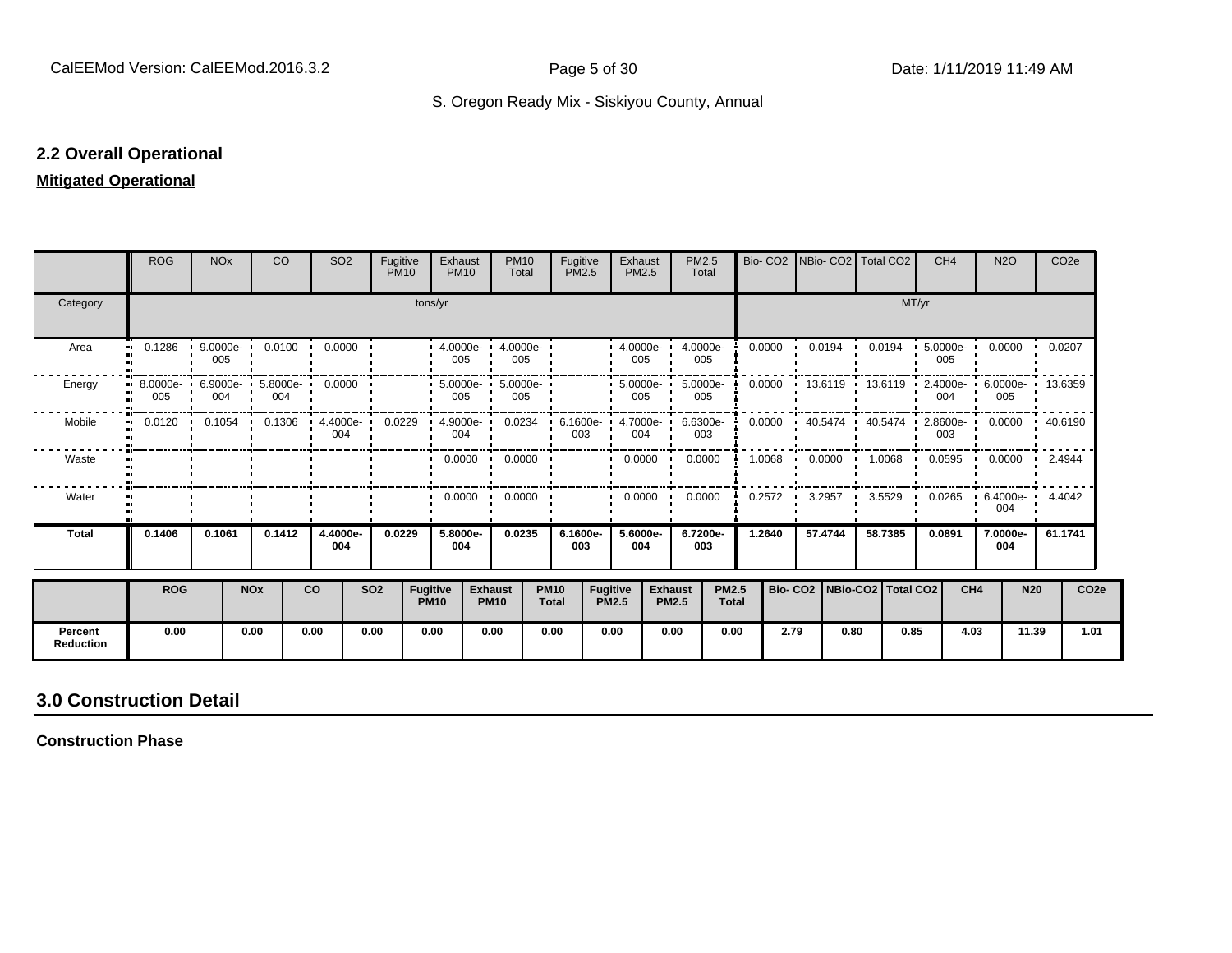| Phase<br><b>Number</b> | <b>Phase Name</b>            | Phase Type                   | <b>Start Date</b> | End Date   | Num Days<br>Week | Num Days        | <b>Phase Description</b> |
|------------------------|------------------------------|------------------------------|-------------------|------------|------------------|-----------------|--------------------------|
|                        | •Demolition                  | •Demolition                  | 1/11/2019         | !1/10/2019 |                  |                 |                          |
|                        | Site Preparation             | Site Preparation             | 13/1/2019         | !3/14/2019 |                  | 10!             |                          |
| IЗ                     | <b>Crading</b>               | <b>Crading</b>               | 13/15/2019        | !5/2/2019  |                  | 35 <sub>1</sub> |                          |
| 14                     | <b>Building Construction</b> | <b>Building Construction</b> | 15/3/2019         | !5/30/2019 |                  | 20!             |                          |
| 15                     | • Paving                     | • Paving                     | 15/3/2019         | !5/30/2019 |                  | 20!             |                          |
| 16                     | Architectural Coating        | • Architectural Coating      | 15/3/2019         | .5/30/2019 | 5'               | $20 -$          |                          |

**Acres of Grading (Site Preparation Phase): 0**

**Acres of Grading (Grading Phase): 12.7**

**Acres of Paving: 24.79**

**Residential Indoor: 0; Residential Outdoor: 0; Non-Residential Indoor: 6,000; Non-Residential Outdoor: 2,000; Striped Parking Area: 64,800 (Architectural Coating – sqft)**

**OffRoad Equipment**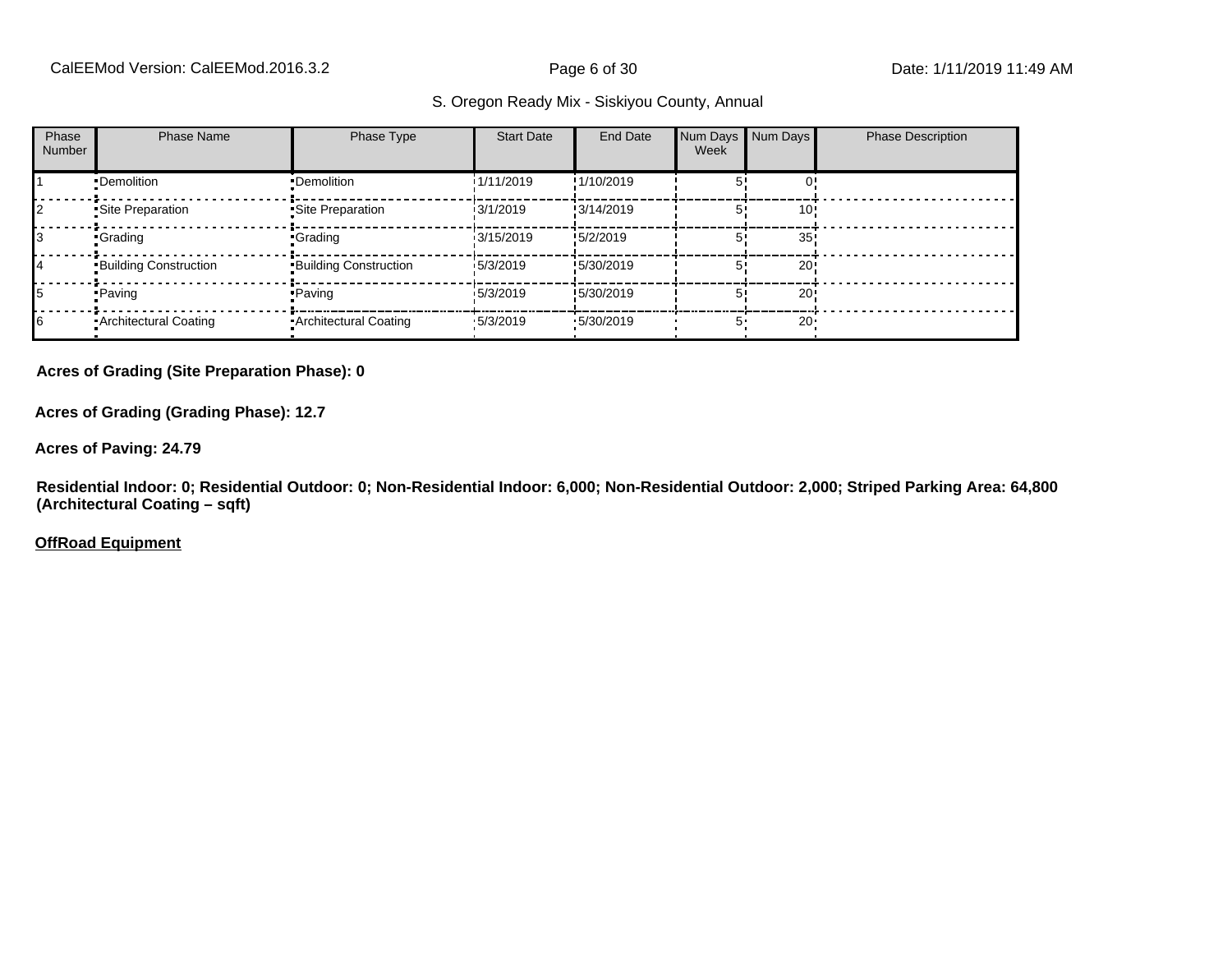| <b>Phase Name</b>            | <b>Offroad Equipment Type</b>  | Amount         | <b>Usage Hours</b> | <b>Horse Power</b> | <b>Load Factor</b> |
|------------------------------|--------------------------------|----------------|--------------------|--------------------|--------------------|
| <b>Architectural Coating</b> | Air Compressors                |                | 6.00               | 78!                | 0.48               |
| Demolition                   | <b>Excavators</b>              | зi             | 8.00               | 158                | 0.38               |
| Demolition                   | Concrete/Industrial Saws       |                | 8.00               | 81                 | 0.73               |
| Grading                      | <b>Excavators</b>              | ا 2            | 8.00 <sub>1</sub>  | 158                | 0.38               |
| <b>Building Construction</b> | ∙Cranes                        | 11             | 7.00 <sub>1</sub>  | 231                | 0.29               |
| <b>Building Construction</b> | -Forklifts                     | зi             | 8.00               | 89                 | 0.20               |
| <b>Building Construction</b> | <b>Generator Sets</b>          |                | 8.00 <sub>1</sub>  | 84 <sub>1</sub>    | 0.74               |
| Paving                       | ·Pavers                        | $\overline{2}$ | 8.00               | 130!               | 0.42               |
| Paving                       | ·Rollers                       | ا 2            | 8.00 <sub>1</sub>  | 80 <sub>1</sub>    | 0.38               |
| Demolition                   | Rubber Tired Dozers            | 2              | 8.00 <sub>1</sub>  | 247                | 0.40               |
| Grading                      | Rubber Tired Dozers            | 1 i            | 8.00               | 247                | 0.40               |
| <b>Building Construction</b> | •Tractors/Loaders/Backhoes     | зi             | 7.00 <sub>1</sub>  | 97 <sub>1</sub>    | 0.37               |
| Grading                      | <b>Graders</b>                 |                | 8.00               | 187                | 0.41               |
| Grading                      | Tractors/Loaders/Backhoes      | 2              | 8.00               | 97                 | 0.37               |
| Paving                       | Paving Equipment               | 2              | 8.00               | 132!               | 0.36               |
| Site Preparation             | -<br>Tractors/Loaders/Backhoes | 4              | 8.00               | 97                 | 0.37               |
| Site Preparation             | Rubber Tired Dozers            | 3i             | 8.00 <sub>1</sub>  | 247                | 0.40               |
| Grading                      | <b>Scrapers</b>                | $\overline{2}$ | 8.00               | 367                | 0.48               |
| <b>Building Construction</b> | ·Welders                       | 1:             | 8.00:              | 46:                | 0.45               |

**Trips and VMT**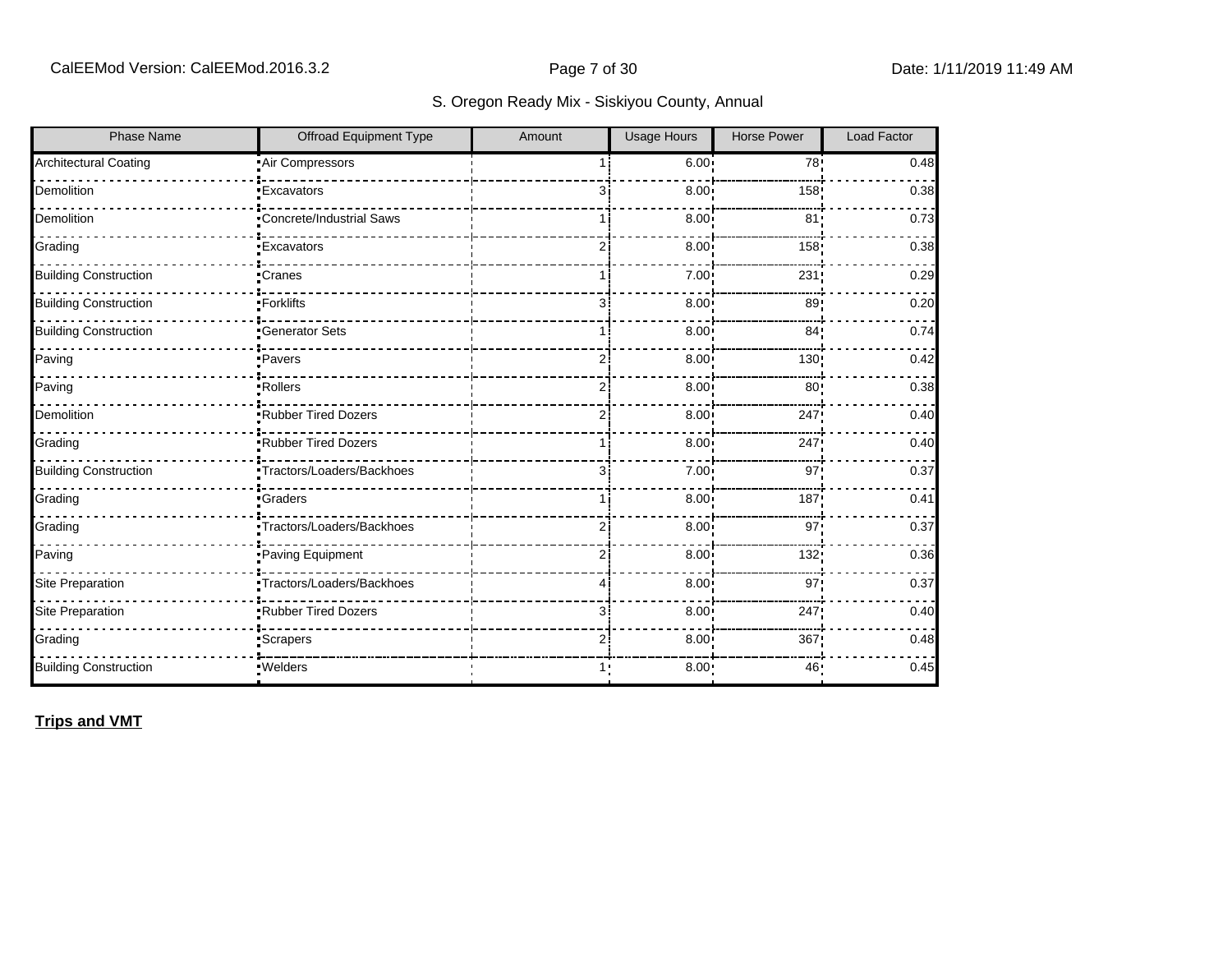| <b>Phase Name</b>            | <b>Offroad Equipment</b><br>Count | <b>Worker Trip</b><br><b>Number</b> | Vendor Trip<br><b>Number</b> | <b>Hauling Trip</b><br><b>Number</b> | <b>Worker Trip</b><br>Length | Vendor Trip<br>Length | <b>Hauling Trip</b><br>Length | <b>Worker Vehicle</b><br>Class | Vendor<br>Vehicle Class Vehicle Class | Hauling     |
|------------------------------|-----------------------------------|-------------------------------------|------------------------------|--------------------------------------|------------------------------|-----------------------|-------------------------------|--------------------------------|---------------------------------------|-------------|
| <b>Demolition</b>            |                                   | $15.00 -$                           | 0.00                         | $0.00 \cdot$                         | 10.80i                       | 7.30!                 |                               | 20.00 LD Mix                   | <b>HDT Mix</b>                        | !HHDT       |
| Site Preparation             |                                   | $18.00 -$                           | 0.00!                        | $0.00 \cdot$                         | 10.80 <sup>i</sup>           | 7.30!                 |                               | 20.00 LD Mix                   | <b>HDT Mix</b>                        | !HHDT       |
| Grading                      | 81                                | 20.00                               | 0.00!                        | $2,076.00 \cdot$                     | 10.80                        | 7.30!                 |                               | 20.00 LD Mix                   | <b>HDT Mix</b>                        | !HHDT       |
| <b>Building Construction</b> |                                   | 455.00                              | 178.00                       | $0.00 \cdot$                         | 10.80i                       | 7.30!                 |                               | 20.00 LD Mix                   | <b>HDT Mix</b>                        | !HHDT       |
| Paving                       | 61                                | $15.00 -$                           | 0.00!                        | $0.00 \cdot$                         | 10.80 <sup>i</sup>           | 7.30!                 |                               | 20.00 LD Mix                   | <b>HDT Mix</b>                        | !HHDT       |
| Architectural Coating        |                                   | $91.00 -$                           | $0.00 -$                     | 0.00                                 | 10.80                        | 7.30                  |                               | 20.00 LD Mix                   | <b>HDT Mix</b>                        | <b>HHDT</b> |

#### **3.1 Mitigation Measures Construction**

#### **3.2 Demolition - 2019**

|              | <b>ROG</b>   | <b>NO<sub>x</sub></b> | CO     | SO <sub>2</sub> | Fugitive<br><b>PM10</b> | Exhaust<br><b>PM10</b> | <b>PM10</b><br>Total | Fugitive<br><b>PM2.5</b> | Exhaust<br>PM2.5 | PM2.5<br>Total |        | Bio- CO2 NBio- CO2 Total CO2 |        | CH <sub>4</sub> | <b>N2O</b> | CO <sub>2e</sub> |
|--------------|--------------|-----------------------|--------|-----------------|-------------------------|------------------------|----------------------|--------------------------|------------------|----------------|--------|------------------------------|--------|-----------------|------------|------------------|
| Category     |              |                       |        |                 |                         | tons/yr                |                      |                          |                  |                |        |                              | MT/yr  |                 |            |                  |
| Off-Road     | 0.0000<br>ш. | 0.0000                | 0.0000 | 0.0000          | 0.0000                  | 0.0000                 | 0.0000               | 0.0000                   | 0.0000           | 0.0000         | 0.0000 | 0.0000                       | 0.0000 | 0.0000          | 0.0000     | 0.0000           |
| <b>Total</b> | 0.0000       | 0.0000                | 0.0000 | 0.0000          | 0.0000                  | 0.0000                 | 0.0000               | 0.0000                   | 0.0000           | 0.0000         | 0.0000 | 0.0000                       | 0.0000 | 0.0000          | 0.0000     | 0.0000           |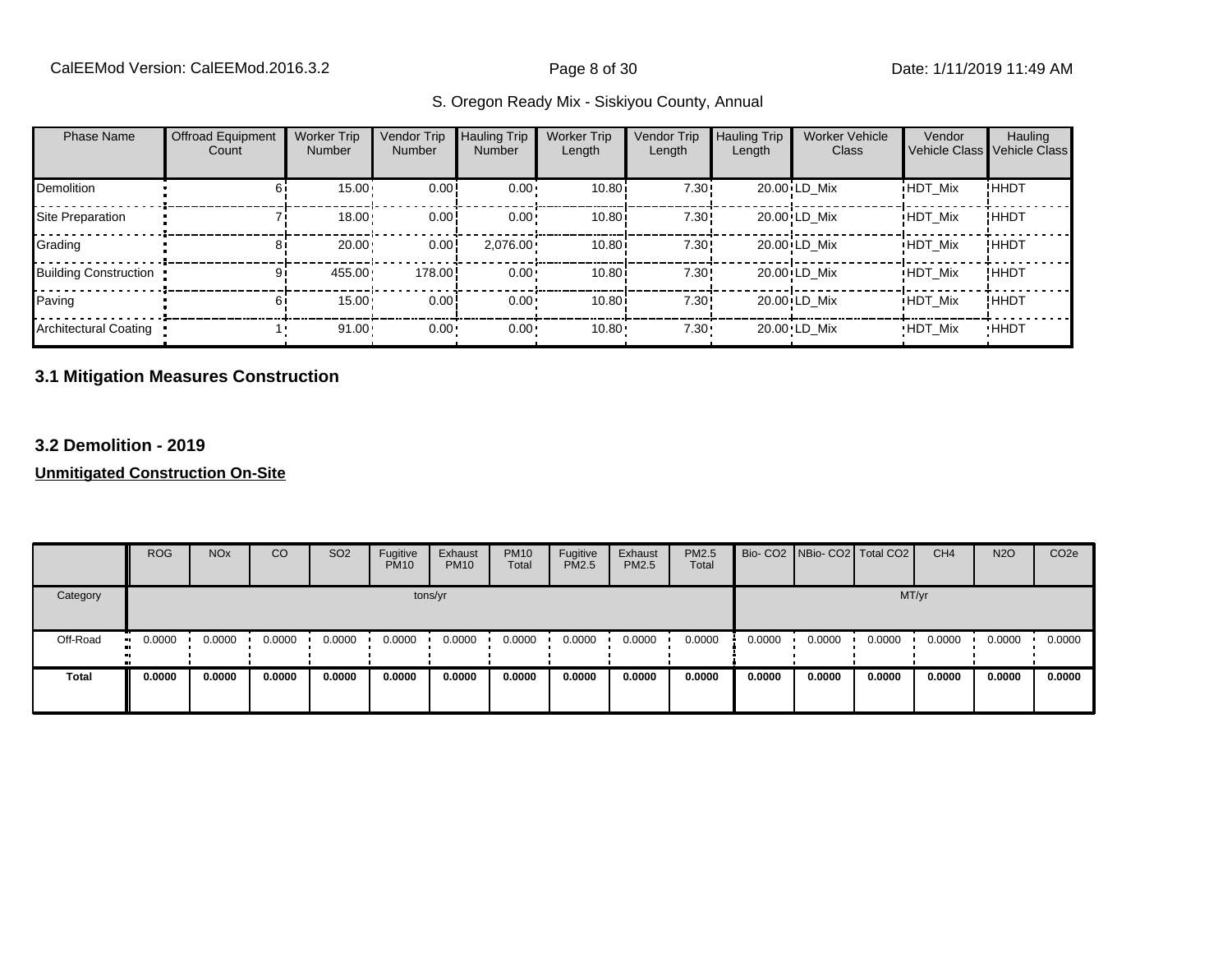#### **3.2 Demolition - 2019**

# **Unmitigated Construction Off-Site**

|                     | <b>ROG</b> | <b>NO<sub>x</sub></b> | CO     | SO <sub>2</sub> | Fugitive<br><b>PM10</b> | Exhaust<br><b>PM10</b> | <b>PM10</b><br>Total | Fugitive<br>PM2.5 | Exhaust<br>PM2.5 | PM2.5<br>Total | Bio-CO <sub>2</sub> | NBio- CO2   Total CO2 |        | CH <sub>4</sub> | <b>N2O</b> | CO <sub>2e</sub> |
|---------------------|------------|-----------------------|--------|-----------------|-------------------------|------------------------|----------------------|-------------------|------------------|----------------|---------------------|-----------------------|--------|-----------------|------------|------------------|
| Category            |            |                       |        |                 | tons/yr                 |                        |                      |                   |                  |                |                     |                       | MT/yr  |                 |            |                  |
| Hauling             | 0.0000     | 0.0000                | 0.0000 | 0.0000          | 0.0000                  | 0.0000                 | 0.0000               | 0.0000            | 0.0000           | 0.0000         | 0.0000              | 0.0000                | 0.0000 | 0.0000          | 0.0000     | 0.0000           |
| Vendor              | 0.0000     | 0.0000                | 0.0000 | 0.0000          | 0.0000                  | 0.0000                 | 0.0000               | 0.0000            | 0.0000           | 0.0000         | 0.0000              | 0.0000                | 0.0000 | 0.0000          | 0.0000     | 0.0000           |
| Worker<br>$\bullet$ | 0.0000     | 0.0000                | 0.0000 | 0.0000          | 0.0000                  | 0.0000                 | 0.0000               | 0.0000            | 0.0000           | 0.0000         | 0.0000              | 0.0000                | 0.0000 | 0.0000          | 0.0000     | 0.0000           |
| Total               | 0.0000     | 0.0000                | 0.0000 | 0.0000          | 0.0000                  | 0.0000                 | 0.0000               | 0.0000            | 0.0000           | 0.0000         | 0.0000              | 0.0000                | 0.0000 | 0.0000          | 0.0000     | 0.0000           |

|              | <b>ROG</b>           | <b>NO<sub>x</sub></b> | CO     | SO <sub>2</sub> | Fugitive<br><b>PM10</b> | Exhaust<br><b>PM10</b> | <b>PM10</b><br>Total | Fugitive<br><b>PM2.5</b> | Exhaust<br><b>PM2.5</b> | <b>PM2.5</b><br>Total |        | Bio- CO2 NBio- CO2 Total CO2 |        | CH <sub>4</sub> | <b>N2O</b> | CO <sub>2e</sub> |
|--------------|----------------------|-----------------------|--------|-----------------|-------------------------|------------------------|----------------------|--------------------------|-------------------------|-----------------------|--------|------------------------------|--------|-----------------|------------|------------------|
| Category     |                      |                       |        |                 |                         | tons/yr                |                      |                          |                         |                       |        |                              |        | MT/yr           |            |                  |
| Off-Road     | 0.0000<br><b>ALC</b> | 0.0000                | 0.0000 | 0.0000          | 0.0000                  | 0.0000                 | 0.0000               | 0.0000                   | 0.0000                  | 0.0000                | 0.0000 | 0.0000                       | 0.0000 | 0.0000          | 0.0000     | 0.0000           |
| <b>Total</b> | 0.0000               | 0.0000                | 0.0000 | 0.0000          | 0.0000                  | 0.0000                 | 0.0000               | 0.0000                   | 0.0000                  | 0.0000                | 0.0000 | 0.0000                       | 0.0000 | 0.0000          | 0.0000     | 0.0000           |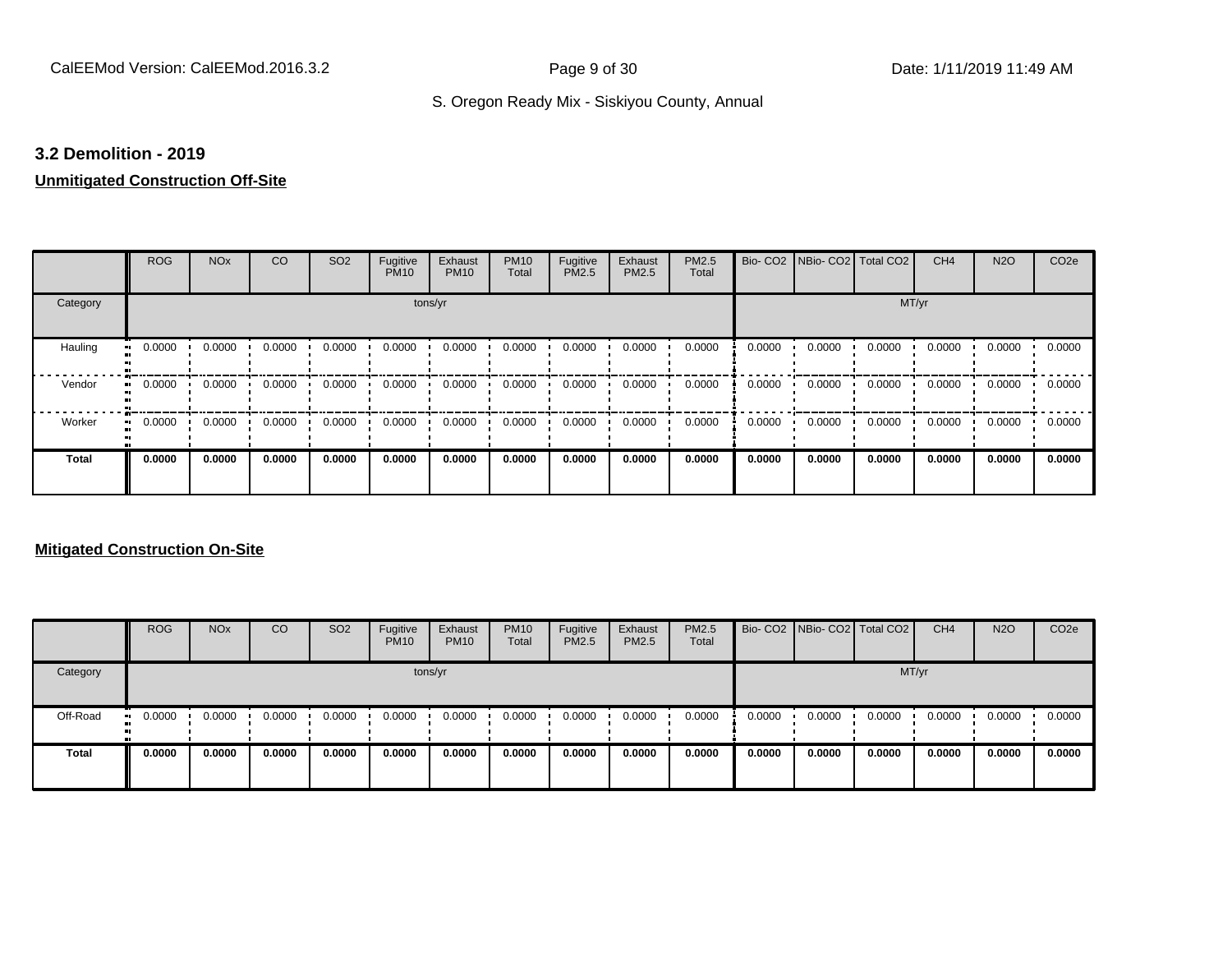#### **3.2 Demolition - 2019**

#### **Mitigated Construction Off-Site**

|              | <b>ROG</b>   | <b>NO<sub>x</sub></b> | CO     | SO <sub>2</sub> | Fugitive<br><b>PM10</b> | Exhaust<br><b>PM10</b> | <b>PM10</b><br>Total | Fugitive<br>PM2.5 | Exhaust<br><b>PM2.5</b> | PM2.5<br>Total |        | Bio- CO2   NBio- CO2   Total CO2 |        | CH <sub>4</sub> | <b>N2O</b> | CO <sub>2e</sub> |
|--------------|--------------|-----------------------|--------|-----------------|-------------------------|------------------------|----------------------|-------------------|-------------------------|----------------|--------|----------------------------------|--------|-----------------|------------|------------------|
| Category     |              |                       |        |                 | tons/yr                 |                        |                      |                   |                         |                |        |                                  | MT/yr  |                 |            |                  |
| Hauling      | 0.0000<br>ш. | 0.0000                | 0.0000 | 0.0000          | 0.0000                  | 0.0000                 | 0.0000               | 0.0000            | 0.0000                  | 0.0000         | 0.0000 | 0.0000                           | 0.0000 | 0.0000          | 0.0000     | 0.0000           |
| Vendor       | 0.0000<br>ш. | 0.0000                | 0.0000 | 0.0000          | 0.0000                  | 0.0000                 | 0.0000               | 0.0000            | 0.0000                  | 0.0000         | 0.0000 | 0.0000                           | 0.0000 | 0.0000          | 0.0000     | 0.0000           |
| Worker       | 0.0000<br>ш. | 0.0000                | 0.0000 | 0.0000          | 0.0000                  | 0.0000                 | 0.0000               | 0.0000            | 0.0000                  | 0.0000         | 0.0000 | 0.0000                           | 0.0000 | 0.0000          | 0.0000     | 0.0000           |
| <b>Total</b> | 0.0000       | 0.0000                | 0.0000 | 0.0000          | 0.0000                  | 0.0000                 | 0.0000               | 0.0000            | 0.0000                  | 0.0000         | 0.0000 | 0.0000                           | 0.0000 | 0.0000          | 0.0000     | 0.0000           |

**3.3 Site Preparation - 2019**

|                      | <b>ROG</b>   | <b>NO<sub>x</sub></b> | CO     | SO <sub>2</sub> | Fugitive<br><b>PM10</b> | Exhaust<br><b>PM10</b> | <b>PM10</b><br>Total | Fugitive<br><b>PM2.5</b> | Exhaust<br><b>PM2.5</b> | <b>PM2.5</b><br>Total |        | Bio- CO2   NBio- CO2   Total CO2 |         | CH <sub>4</sub> | <b>N2O</b> | CO <sub>2e</sub> |
|----------------------|--------------|-----------------------|--------|-----------------|-------------------------|------------------------|----------------------|--------------------------|-------------------------|-----------------------|--------|----------------------------------|---------|-----------------|------------|------------------|
| Category             |              |                       |        |                 |                         | tons/yr                |                      |                          |                         |                       |        |                                  | MT/yr   |                 |            |                  |
| <b>Fugitive Dust</b> |              |                       |        |                 | 0.0903                  | 0.0000                 | 0.0903               | 0.0497                   | 0.0000                  | 0.0497                | 0.0000 | 0.0000                           | 0.0000  | 0.0000          | 0.0000     | 0.0000           |
| Off-Road             | 0.0217<br>ш. | 0.2279                | 0.1103 | 1.9000e-<br>004 |                         | 0.0120                 | 0.0120               |                          | 0.0110                  | 0.0110                | 0.0000 | 17.0843                          | 17.0843 | 5.4100e-<br>003 | 0.0000     | 17.2195          |
| <b>Total</b>         | 0.0217       | 0.2279                | 0.1103 | 1.9000e-<br>004 | 0.0903                  | 0.0120                 | 0.1023               | 0.0497                   | 0.0110                  | 0.0607                | 0.0000 | 17.0843                          | 17.0843 | 5.4100e-<br>003 | 0.0000     | 17.2195          |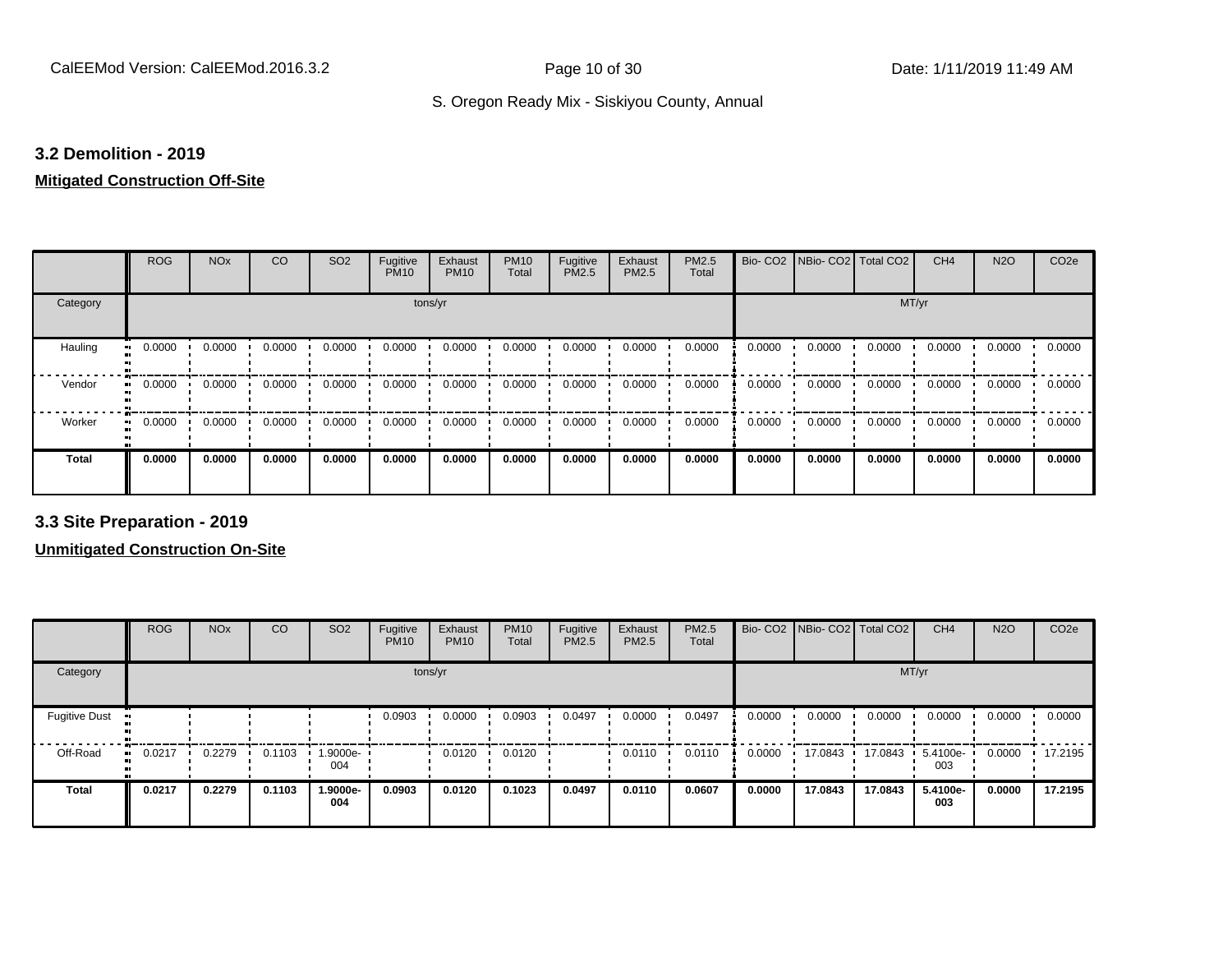#### **3.3 Site Preparation - 2019**

### **Unmitigated Construction Off-Site**

|              | <b>ROG</b>                   | <b>NO<sub>x</sub></b> | CO              | SO <sub>2</sub> | Fugitive<br><b>PM10</b> | Exhaust<br><b>PM10</b> | <b>PM10</b><br>Total | Fugitive<br>PM2.5 | Exhaust<br>PM2.5 | PM2.5<br>Total  | Bio-CO <sub>2</sub> | NBio- CO2   Total CO2 |        | CH <sub>4</sub> | <b>N2O</b> | CO <sub>2e</sub> |
|--------------|------------------------------|-----------------------|-----------------|-----------------|-------------------------|------------------------|----------------------|-------------------|------------------|-----------------|---------------------|-----------------------|--------|-----------------|------------|------------------|
| Category     |                              |                       |                 |                 | tons/yr                 |                        |                      |                   |                  |                 |                     |                       | MT/yr  |                 |            |                  |
| Hauling<br>  | 0.0000                       | 0.0000                | 0.0000          | 0.0000          | 0.0000                  | 0.0000                 | 0.0000               | 0.0000            | 0.0000           | 0.0000          | 0.0000              | 0.0000                | 0.0000 | 0.0000          | 0.0000     | 0.0000           |
| Vendor       | 0.0000<br>$\bullet\bullet$   | 0.0000                | 0.0000          | 0.0000          | 0.0000                  | 0.0000                 | 0.0000               | 0.0000            | 0.0000           | 0.0000          | 0.0000              | 0.0000                | 0.0000 | 0.0000          | 0.0000     | 0.0000           |
| Worker       | 7.3000e-<br>$\bullet$<br>004 | 5.8000e-<br>004       | 5.3100e-<br>003 | 1.0000e-<br>005 | 7.0000e-<br>004         | 1.0000e-<br>005        | 7.1000e-<br>004      | 1.9000e-<br>004   | $.0000e-$<br>005 | 1.9000e-<br>004 | 0.0000              | 0.7309                | 0.7309 | 5.0000e-<br>005 | 0.0000     | 0.7321           |
| <b>Total</b> | 7.3000e-<br>004              | 5.8000e-<br>004       | 5.3100e-<br>003 | 1.0000e-<br>005 | 7.0000e-<br>004         | 1.0000e-<br>005        | 7.1000e-<br>004      | 1.9000e-<br>004   | .0000e-<br>005   | 1.9000e-<br>004 | 0.0000              | 0.7309                | 0.7309 | 5.0000e-<br>005 | 0.0000     | 0.7321           |

|                      | <b>ROG</b> | <b>NO<sub>x</sub></b> | CO     | SO <sub>2</sub> | Fugitive<br><b>PM10</b> | Exhaust<br><b>PM10</b> | <b>PM10</b><br>Total | Fugitive<br><b>PM2.5</b> | Exhaust<br><b>PM2.5</b> | PM2.5<br>Total |        | Bio- CO2   NBio- CO2   Total CO2 |         | CH <sub>4</sub> | <b>N2O</b> | CO <sub>2e</sub> |
|----------------------|------------|-----------------------|--------|-----------------|-------------------------|------------------------|----------------------|--------------------------|-------------------------|----------------|--------|----------------------------------|---------|-----------------|------------|------------------|
| Category             |            |                       |        |                 |                         | tons/yr                |                      |                          |                         |                |        |                                  | MT/yr   |                 |            |                  |
| <b>Fugitive Dust</b> |            |                       |        |                 | 0.0903                  | 0.0000                 | 0.0903               | 0.0497                   | 0.0000                  | 0.0497         | 0.0000 | 0.0000                           | 0.0000  | 0.0000          | 0.0000     | 0.0000           |
| Off-Road             | 0.0217<br> | 0.2279                | 0.1103 | -9000e-<br>004  |                         | 0.0120                 | 0.0120               |                          | 0.0110                  | 0.0110         | 0.0000 | 17.0843                          | 17.0843 | 5.4100e-<br>003 | 0.0000     | 17.2195          |
| <b>Total</b>         | 0.0217     | 0.2279                | 0.1103 | 1.9000e-<br>004 | 0.0903                  | 0.0120                 | 0.1023               | 0.0497                   | 0.0110                  | 0.0607         | 0.0000 | 17.0843                          | 17.0843 | 5.4100e-<br>003 | 0.0000     | 17.2195          |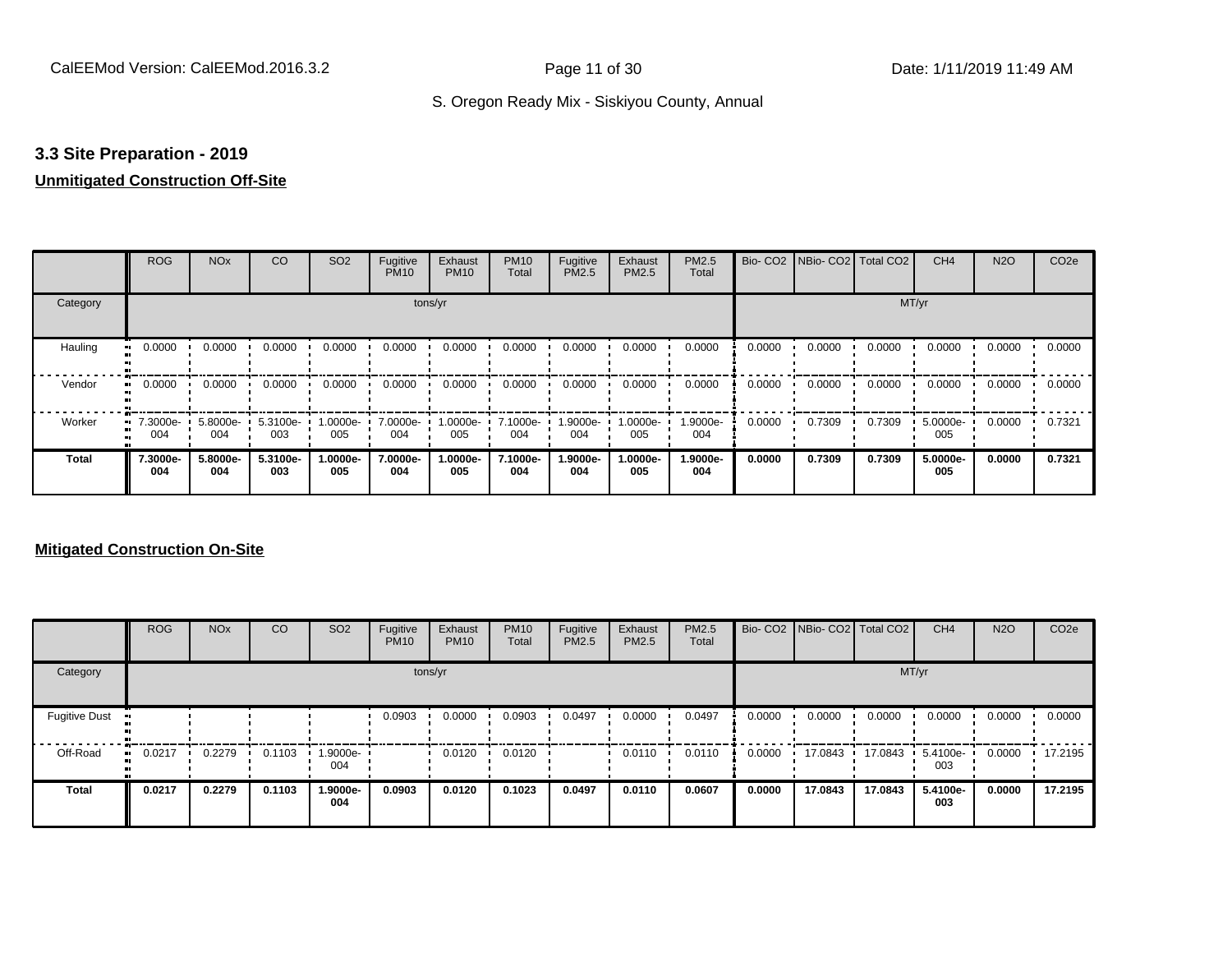# **3.3 Site Preparation - 2019**

#### **Mitigated Construction Off-Site**

|                           | <b>ROG</b>      | <b>NO<sub>x</sub></b>    | CO              | SO <sub>2</sub> | Fugitive<br><b>PM10</b> | Exhaust<br><b>PM10</b> | <b>PM10</b><br>Total | Fugitive<br>PM2.5 | Exhaust<br>PM2.5 | PM2.5<br>Total  |        | Bio- CO2   NBio- CO2   Total CO2 |        | CH <sub>4</sub> | <b>N2O</b> | CO <sub>2e</sub> |
|---------------------------|-----------------|--------------------------|-----------------|-----------------|-------------------------|------------------------|----------------------|-------------------|------------------|-----------------|--------|----------------------------------|--------|-----------------|------------|------------------|
| Category                  |                 |                          |                 |                 | tons/yr                 |                        |                      |                   |                  |                 |        |                                  | MT/yr  |                 |            |                  |
| Hauling<br>$\blacksquare$ | 0.0000          | 0.0000                   | 0.0000          | 0.0000          | 0.0000                  | 0.0000                 | 0.0000               | 0.0000            | 0.0000           | 0.0000          | 0.0000 | 0.0000                           | 0.0000 | 0.0000          | 0.0000     | 0.0000           |
| Vendor                    | 0.0000          | 0.0000                   | 0.0000          | 0.0000          | 0.0000                  | 0.0000                 | 0.0000               | 0.0000            | 0.0000           | 0.0000          | 0.0000 | 0.0000                           | 0.0000 | 0.0000          | 0.0000     | 0.0000           |
| Worker                    | 004             | 7.3000e- 5.8000e-<br>004 | 5.3100e-<br>003 | 1.0000e-<br>005 | 7.0000e-<br>004         | 1.0000e-<br>005        | 7.1000e-<br>004      | 1.9000e-<br>004   | --0000e<br>005   | 1.9000e-<br>004 | 0.0000 | 0.7309                           | 0.7309 | 5.0000e-<br>005 | 0.0000     | 0.7321           |
| Total                     | 7.3000e-<br>004 | 5.8000e-<br>004          | 5.3100e-<br>003 | -.0000e<br>005  | 7.0000e-<br>004         | 1.0000e-<br>005        | 7.1000e-<br>004      | 1.9000e-<br>004   | -.0000e<br>005   | 1.9000e-<br>004 | 0.0000 | 0.7309                           | 0.7309 | 5.0000e-<br>005 | 0.0000     | 0.7321           |

**3.4 Grading - 2019**

|                      | <b>ROG</b> | <b>NO<sub>x</sub></b> | CO     | SO <sub>2</sub> | Fugitive<br><b>PM10</b> | Exhaust<br><b>PM10</b> | <b>PM10</b><br>Total | Fugitive<br><b>PM2.5</b> | Exhaust<br><b>PM2.5</b> | PM2.5<br>Total |        | Bio- CO2   NBio- CO2   Total CO2 |         | CH <sub>4</sub> | <b>N2O</b> | CO <sub>2e</sub> |
|----------------------|------------|-----------------------|--------|-----------------|-------------------------|------------------------|----------------------|--------------------------|-------------------------|----------------|--------|----------------------------------|---------|-----------------|------------|------------------|
| Category             |            |                       |        |                 |                         | tons/yr                |                      |                          |                         |                |        |                                  | MT/yr   |                 |            |                  |
| <b>Fugitive Dust</b> |            |                       |        |                 | 0.1121                  | 0.0000                 | 0.1121               | 0.0587                   | 0.0000                  | 0.0587         | 0.0000 | 0.0000                           | 0.0000  | 0.0000          | 0.0000     | 0.0000           |
| Off-Road             | 0.0829     | 0.9541                | 0.5841 | 1.0900e-<br>003 |                         | 0.0417                 | 0.0417               |                          | 0.0384                  | 0.0384         | 0.0000 | 97.4773                          | 97.4773 | 0.0308          | 0.0000     | 98.2483          |
| <b>Total</b>         | 0.0829     | 0.9541                | 0.5841 | 1.0900e-<br>003 | 0.1121                  | 0.0417                 | 0.1538               | 0.0587                   | 0.0384                  | 0.0970         | 0.0000 | 97.4773                          | 97.4773 | 0.0308          | 0.0000     | 98.2483          |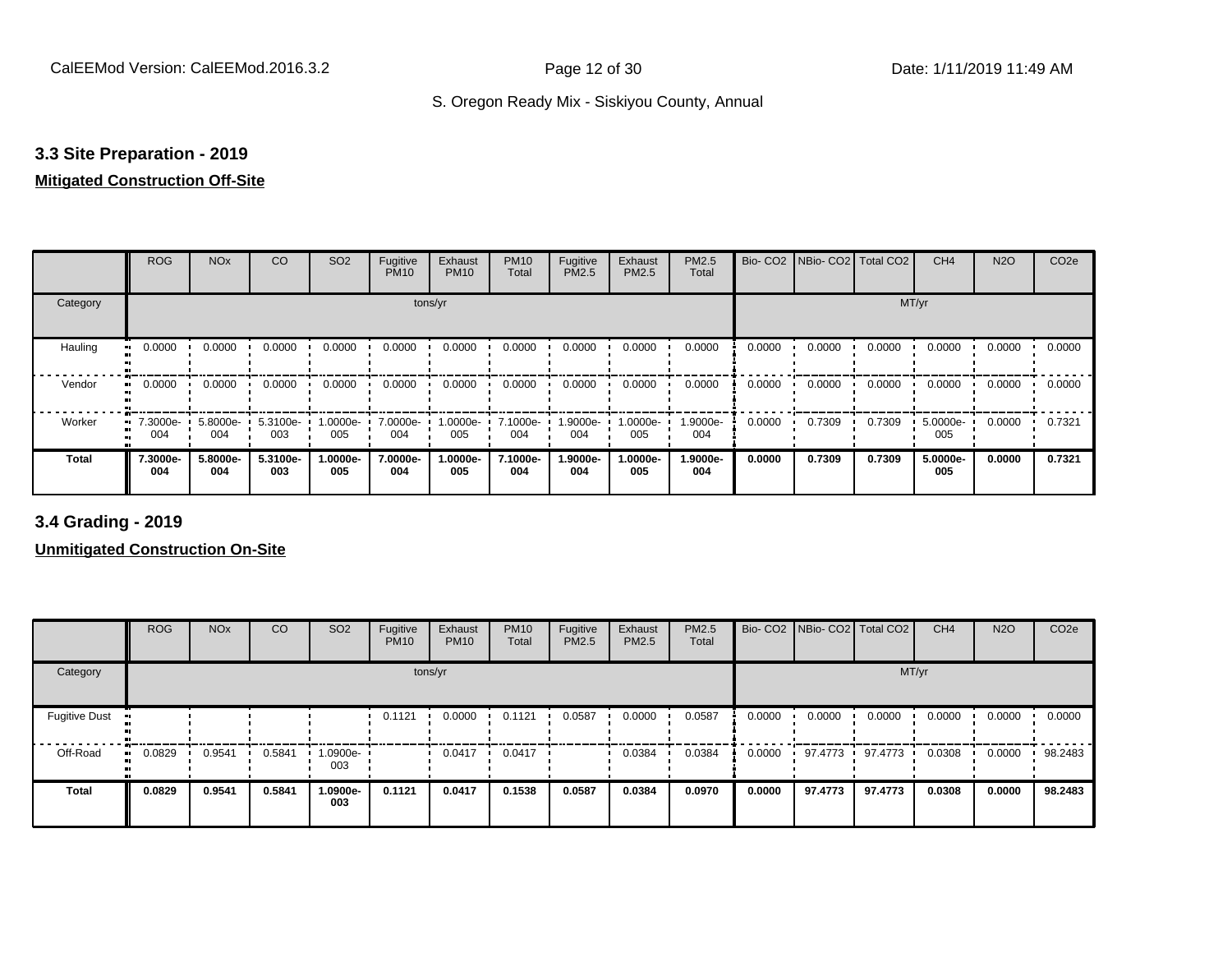#### **3.4 Grading - 2019**

# **Unmitigated Construction Off-Site**

|              | <b>ROG</b>      | <b>NO<sub>x</sub></b> | CO     | SO <sub>2</sub> | Fugitive<br><b>PM10</b> | Exhaust<br><b>PM10</b> | <b>PM10</b><br>Total | Fugitive<br>PM2.5 | Exhaust<br>PM2.5 | <b>PM2.5</b><br>Total |        | Bio- CO2   NBio- CO2   Total CO2 |         | CH <sub>4</sub> | <b>N2O</b> | CO <sub>2e</sub> |
|--------------|-----------------|-----------------------|--------|-----------------|-------------------------|------------------------|----------------------|-------------------|------------------|-----------------------|--------|----------------------------------|---------|-----------------|------------|------------------|
| Category     |                 |                       |        |                 |                         | tons/yr                |                      |                   |                  |                       |        |                                  | MT/yr   |                 |            |                  |
| Hauling      | 0.0100          | 0.3178                | 0.0514 | 8.8000e-<br>004 | 0.0174                  | 1.4300e-<br>003        | 0.0188               | 4.8000e-<br>003   | 1.3700e-<br>003  | 6.1600e-<br>003       | 0.0000 | 83.7349                          | 83.7349 | 4.2700e-<br>003 | 0.0000     | 83.8416          |
| Vendor       | 0.0000          | 0.0000                | 0.0000 | 0.0000          | 0.0000                  | 0.0000                 | 0.0000               | 0.0000            | 0.0000           | 0.0000                | 0.0000 | 0.0000                           | 0.0000  | 0.0000          | 0.0000     | 0.0000           |
| Worker       | 2.8300e-<br>003 | 2.2400e-<br>003       | 0.0207 | 3.0000e-<br>005 | 2.7300e-<br>003         | 3.0000e-<br>005        | 2.7600e-<br>003      | 7.3000e-<br>004   | 3.0000e-<br>005  | 7.5000e-<br>004       | 0.0000 | 2.8425                           | 2.8425  | 1.9000e-<br>004 | 0.0000     | 2.8471           |
| <b>Total</b> | 0.0129          | 0.3200                | 0.0720 | 9.1000e-<br>004 | 0.0201                  | 1.4600e-<br>003        | 0.0216               | 5.5300e-<br>003   | -.4000e<br>003   | 6.9100e-<br>003       | 0.0000 | 86.5774                          | 86.5774 | 4.4600e-<br>003 | 0.0000     | 86.6887          |

|                      | <b>ROG</b> | <b>NO<sub>x</sub></b> | <b>CO</b> | SO <sub>2</sub> | Fugitive<br><b>PM10</b> | Exhaust<br><b>PM10</b> | <b>PM10</b><br>Total | Fugitive<br>PM2.5 | Exhaust<br>PM2.5 | PM2.5<br>Total |        | Bio- CO2   NBio- CO2   Total CO2 |         | CH <sub>4</sub> | <b>N2O</b> | CO <sub>2e</sub> |
|----------------------|------------|-----------------------|-----------|-----------------|-------------------------|------------------------|----------------------|-------------------|------------------|----------------|--------|----------------------------------|---------|-----------------|------------|------------------|
| Category             |            |                       |           |                 |                         | tons/yr                |                      |                   |                  |                |        |                                  | MT/yr   |                 |            |                  |
| <b>Fugitive Dust</b> |            |                       |           |                 | 0.1121                  | 0.0000                 | 0.1121               | 0.0587            | 0.0000           | 0.0587         | 0.0000 | 0.0000                           | 0.0000  | 0.0000          | 0.0000     | 0.0000           |
| Off-Road             | 0.0829     | 0.9541                | 0.5841    | 1.0900e-<br>003 |                         | 0.0417                 | 0.0417               |                   | 0.0384           | 0.0384         | 0.0000 | 97.4772                          | 97.4772 | 0.0308          | 0.0000     | 98.2482          |
| <b>Total</b>         | 0.0829     | 0.9541                | 0.5841    | -.0900e<br>003  | 0.1121                  | 0.0417                 | 0.1538               | 0.0587            | 0.0384           | 0.0970         | 0.0000 | 97.4772                          | 97.4772 | 0.0308          | 0.0000     | 98.2482          |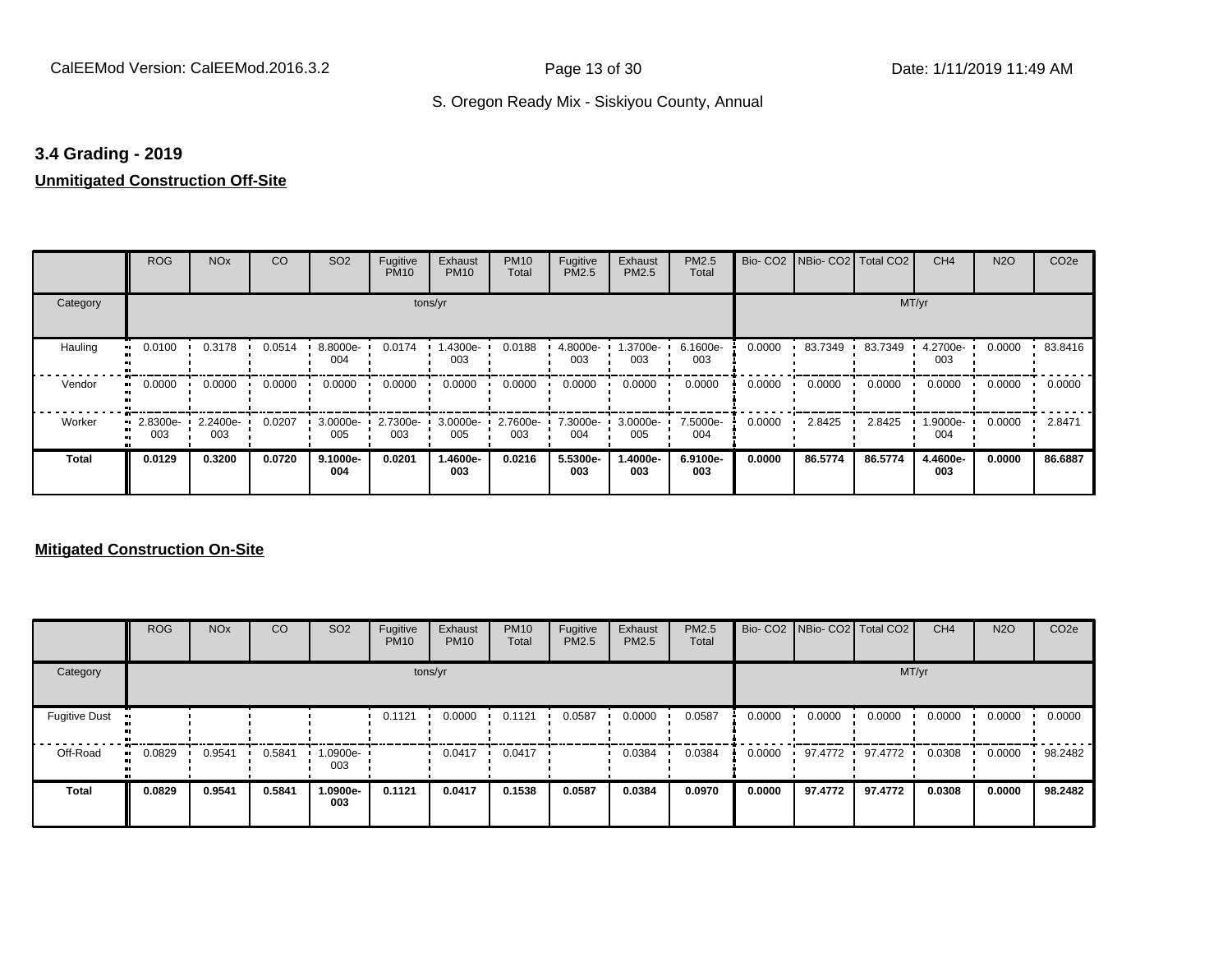#### **3.4 Grading - 2019**

#### **Mitigated Construction Off-Site**

|          | ROG             | <b>NO<sub>x</sub></b> | CO     | SO <sub>2</sub>  | Fugitive<br><b>PM10</b> | Exhaust<br><b>PM10</b> | <b>PM10</b><br>Total | Fugitive<br>PM2.5 | Exhaust<br>PM2.5 | PM2.5<br>Total  |        | Bio- CO2   NBio- CO2   Total CO2 |         | CH <sub>4</sub> | <b>N2O</b> | CO <sub>2e</sub> |
|----------|-----------------|-----------------------|--------|------------------|-------------------------|------------------------|----------------------|-------------------|------------------|-----------------|--------|----------------------------------|---------|-----------------|------------|------------------|
| Category |                 |                       |        |                  |                         | tons/yr                |                      |                   |                  |                 |        |                                  | MT/yr   |                 |            |                  |
| Hauling  | 0.0100          | 0.3178                | 0.0514 | $.8000e-$<br>004 | 0.0174                  | .4300e-<br>003         | 0.0188               | 4.8000e-<br>003   | 1.3700e-<br>003  | 6.1600e-<br>003 | 0.0000 | 83.7349                          | 83.7349 | 4.2700e-<br>003 | 0.0000     | 83.8416          |
| Vendor   | 0.0000          | 0.0000                | 0.0000 | 0.0000           | 0.0000                  | 0.0000                 | 0.0000               | 0.0000            | 0.0000           | 0.0000          | 0.0000 | 0.0000                           | 0.0000  | 0.0000          | 0.0000     | 0.0000           |
| Worker   | 2.8300e-<br>003 | 2.2400e-<br>003       | 0.0207 | 3.0000e-<br>005  | 2.7300e-<br>003         | 3.0000e-<br>005        | 2.7600e-<br>003      | 7.3000e-<br>004   | 3.0000e-<br>005  | 7.5000e-<br>004 | 0.0000 | 2.8425                           | 2.8425  | 1.9000e-<br>004 | 0.0000     | 2.8471           |
| Total    | 0.0129          | 0.3200                | 0.0720 | 9.1000e-<br>004  | 0.0201                  | 1.4600e-<br>003        | 0.0216               | 5.5300e-<br>003   | 1.4000e-<br>003  | 6.9100e-<br>003 | 0.0000 | 86.5774                          | 86.5774 | 4.4600e-<br>003 | 0.0000     | 86.6887          |

**3.5 Building Construction - 2019**

|              | <b>ROG</b>       | <b>NO<sub>x</sub></b> | CO     | SO <sub>2</sub> | Fugitive<br><b>PM10</b> | Exhaust<br><b>PM10</b> | <b>PM10</b><br>Total | Fugitive<br><b>PM2.5</b> | Exhaust<br>PM2.5 | <b>PM2.5</b><br>Total |        | Bio- CO2   NBio- CO2   Total CO2 |         | CH <sub>4</sub> | <b>N2O</b> | CO <sub>2e</sub> |
|--------------|------------------|-----------------------|--------|-----------------|-------------------------|------------------------|----------------------|--------------------------|------------------|-----------------------|--------|----------------------------------|---------|-----------------|------------|------------------|
| Category     |                  |                       |        |                 |                         | tons/yr                |                      |                          |                  |                       |        |                                  |         | MT/yr           |            |                  |
| Off-Road     | 0.0236<br>ш.<br> | 0.2108                | 0.1716 | 2.7000e-<br>004 |                         | 0.0129                 | 0.0129               |                          | 0.0121           | 0.0121                | 0.0000 | 23.5104                          | 23.5104 | 5.7300e-<br>003 | 0.0000     | 23.6536          |
| <b>Total</b> | 0.0236           | 0.2108                | 0.1716 | 2.7000e-<br>004 |                         | 0.0129                 | 0.0129               |                          | 0.0121           | 0.0121                | 0.0000 | 23.5104                          | 23.5104 | 5.7300e-<br>003 | 0.0000     | 23.6536          |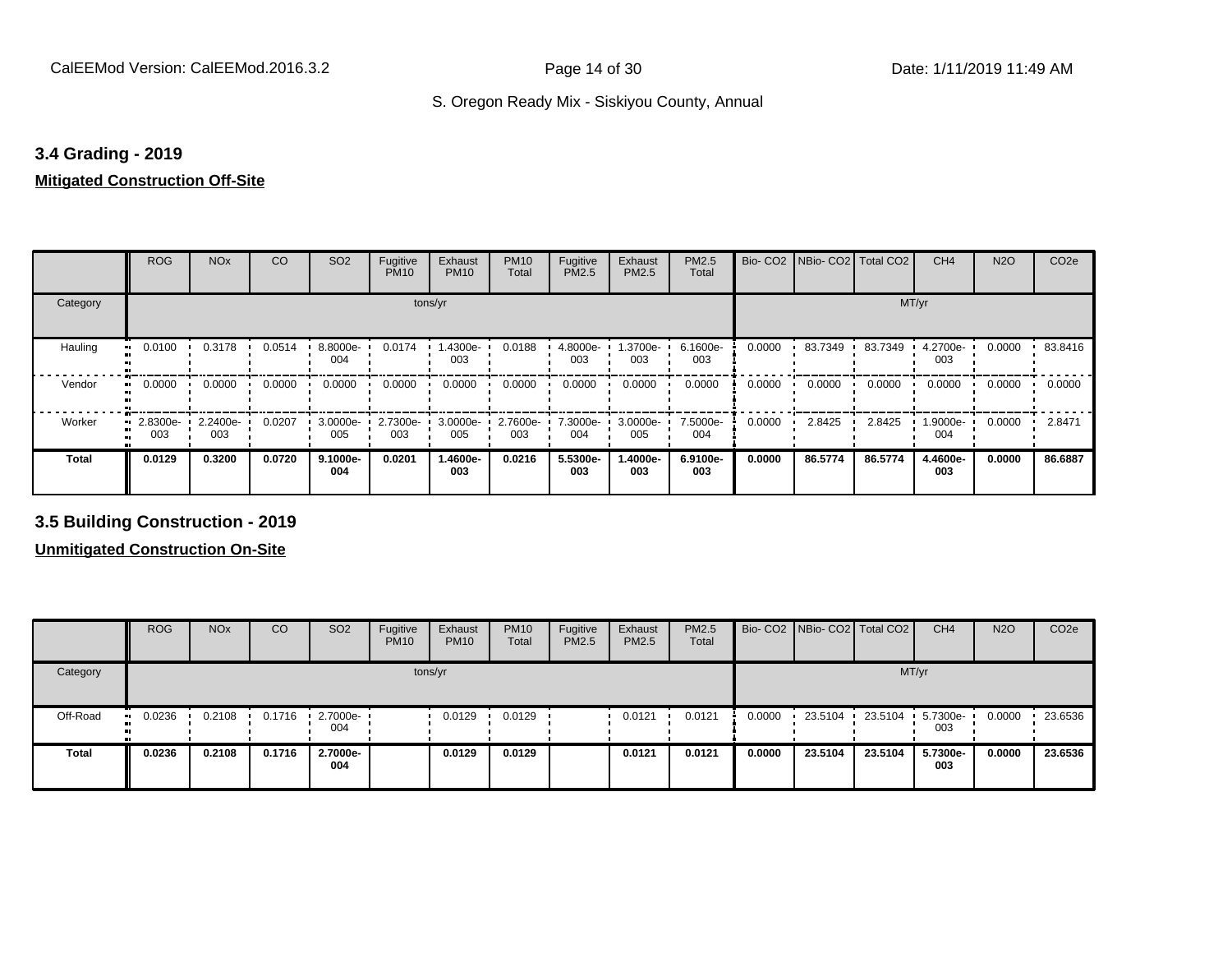# **3.5 Building Construction - 2019**

# **Unmitigated Construction Off-Site**

|                     | <b>ROG</b>          | <b>NO<sub>x</sub></b> | CO     | SO <sub>2</sub> | Fugitive<br><b>PM10</b> | Exhaust<br><b>PM10</b> | <b>PM10</b><br>Total | Fugitive<br><b>PM2.5</b> | Exhaust<br>PM2.5 | PM2.5<br>Total  |        | Bio- CO2   NBio- CO2   Total CO2 |         | CH <sub>4</sub> | <b>N2O</b> | CO <sub>2e</sub> |
|---------------------|---------------------|-----------------------|--------|-----------------|-------------------------|------------------------|----------------------|--------------------------|------------------|-----------------|--------|----------------------------------|---------|-----------------|------------|------------------|
| Category            |                     |                       |        |                 |                         | tons/yr                |                      |                          |                  |                 |        |                                  | MT/yr   |                 |            |                  |
| Hauling<br>œ        | 0.0000              | 0.0000                | 0.0000 | 0.0000          | 0.0000                  | 0.0000                 | 0.0000               | 0.0000                   | 0.0000           | 0.0000          | 0.0000 | 0.0000                           | 0.0000  | 0.0000          | 0.0000     | 0.0000           |
| Vendor              | 0.0138<br>$\bullet$ | 0.2490                | 0.0887 | 5.6000e-<br>004 | 0.0116                  | -9200e.<br>003         | 0.0135               | 3.3500e-<br>003          | -8400e.<br>003   | 5.1900e-<br>003 | 0.0000 | 52.7929                          | 52.7929 | 4.1700e-<br>003 | 0.0000     | 52.8971          |
| Worker<br>$\bullet$ | 0.0368              | 0.0292                | 0.2686 | 4.1000e-<br>004 | 0.0355                  | 3.9000e-<br>004        | 0.0359               | 9.4500e-<br>003          | 3.6000e-<br>004  | 9.8100e-<br>003 | 0.0000 | 36.9521                          | 36.9521 | 2.4200e-<br>003 | 0.0000     | 37.0126          |
| <b>Total</b>        | 0.0505              | 0.2782                | 0.3573 | 9.7000e-<br>004 | 0.0471                  | 2.3100e-<br>003        | 0.0494               | 0.0128                   | 2.2000e-<br>003  | 0.0150          | 0.0000 | 89.7450                          | 89.7450 | 6.5900e-<br>003 | 0.0000     | 89.9097          |

|              | <b>ROG</b>                 | <b>NO<sub>x</sub></b> | CO     | SO <sub>2</sub> | Fugitive<br><b>PM10</b> | Exhaust<br><b>PM10</b> | <b>PM10</b><br>Total | Fugitive<br><b>PM2.5</b> | Exhaust<br><b>PM2.5</b> | PM2.5<br>Total |        | Bio- CO2   NBio- CO2   Total CO2 |           | CH <sub>4</sub> | <b>N2O</b> | CO <sub>2</sub> e |
|--------------|----------------------------|-----------------------|--------|-----------------|-------------------------|------------------------|----------------------|--------------------------|-------------------------|----------------|--------|----------------------------------|-----------|-----------------|------------|-------------------|
| Category     |                            |                       |        |                 | tons/yr                 |                        |                      |                          |                         |                |        |                                  |           | MT/yr           |            |                   |
| Off-Road     | 0.0236<br>$\bullet\bullet$ | 0.2108                | 0.1716 | 2.7000e-<br>004 |                         | 0.0129                 | 0.0129               |                          | 0.0121                  | 0.0121         | 0.0000 | 23.5104                          | 23.5104 · | 5.7300e-<br>003 | 0.0000     | 23.6536           |
| <b>Total</b> | 0.0236                     | 0.2108                | 0.1716 | 2.7000e-<br>004 |                         | 0.0129                 | 0.0129               |                          | 0.0121                  | 0.0121         | 0.0000 | 23.5104                          | 23.5104   | 5.7300e-<br>003 | 0.0000     | 23.6536           |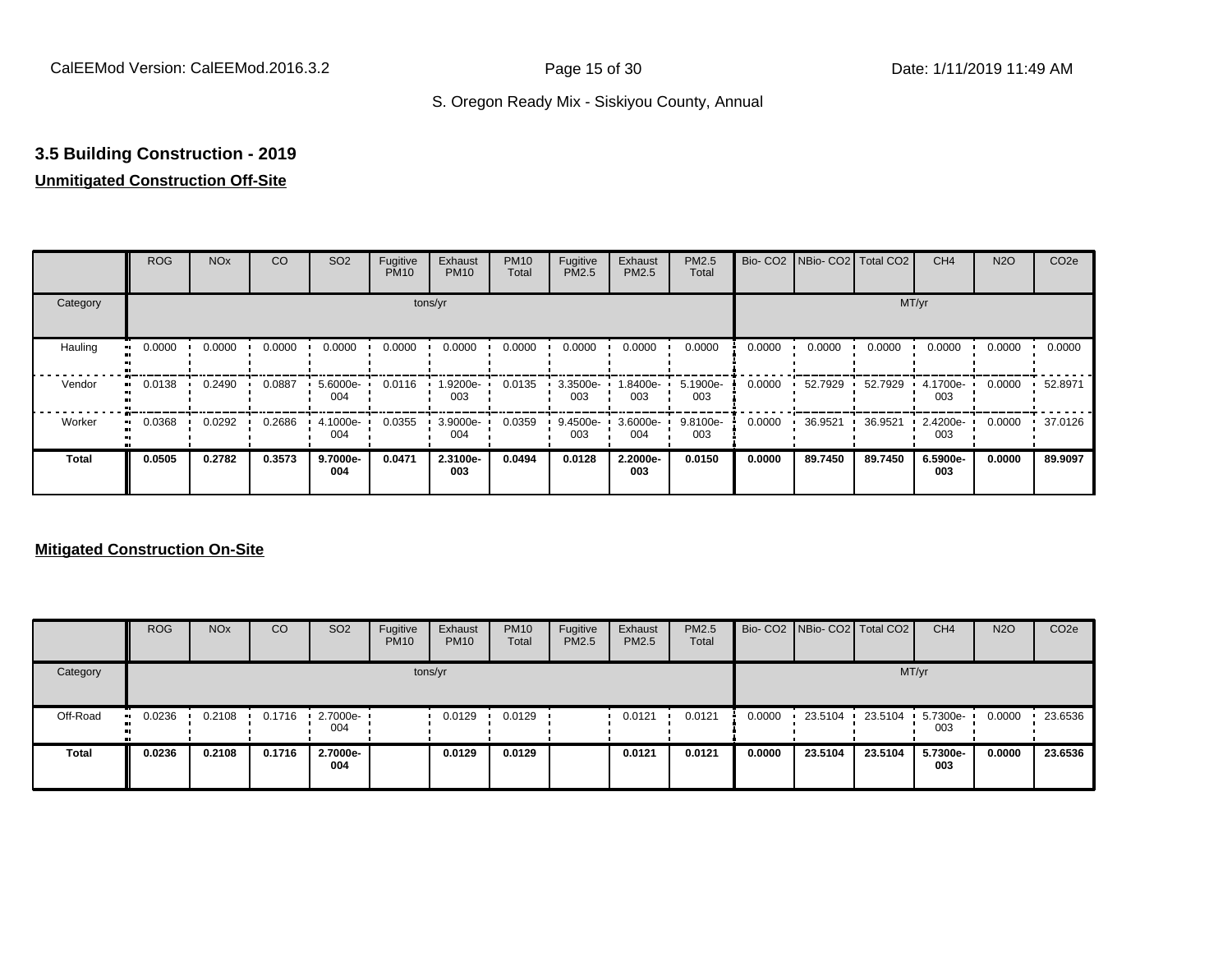# **3.5 Building Construction - 2019**

# **Mitigated Construction Off-Site**

|                           | <b>ROG</b> | <b>NO<sub>x</sub></b> | CO     | SO <sub>2</sub> | Fugitive<br><b>PM10</b> | Exhaust<br><b>PM10</b> | <b>PM10</b><br>Total | Fugitive<br>PM2.5 | Exhaust<br>PM2.5 | PM2.5<br>Total  |        | Bio- CO2 NBio- CO2 Total CO2 |         | CH <sub>4</sub> | <b>N2O</b> | CO <sub>2e</sub> |
|---------------------------|------------|-----------------------|--------|-----------------|-------------------------|------------------------|----------------------|-------------------|------------------|-----------------|--------|------------------------------|---------|-----------------|------------|------------------|
| Category                  |            |                       |        |                 |                         | tons/yr                |                      |                   |                  |                 |        |                              | MT/yr   |                 |            |                  |
| Hauling<br>$\blacksquare$ | 0.0000     | 0.0000                | 0.0000 | 0.0000          | 0.0000                  | 0.0000                 | 0.0000               | 0.0000            | 0.0000           | 0.0000          | 0.0000 | 0.0000                       | 0.0000  | 0.0000          | 0.0000     | 0.0000           |
| Vendor<br>$\bullet$       | 0.0138     | 0.2490                | 0.0887 | 5.6000e-<br>004 | 0.0116                  | 1.9200e-<br>003        | 0.0135               | 3.3500e-<br>003   | .8400e-<br>003   | 5.1900e-<br>003 | 0.0000 | 52.7929                      | 52.7929 | 4.1700e-<br>003 | 0.0000     | 52.8971          |
| Worker<br>$\bullet$       | 0.0368     | 0.0292                | 0.2686 | 4.1000e-<br>004 | 0.0355                  | 3.9000e-<br>004        | 0.0359               | 9.4500e-<br>003   | 3.6000e-<br>004  | 9.8100e-<br>003 | 0.0000 | 36.9521                      | 36.9521 | 2.4200e-<br>003 | 0.0000     | 37.0126          |
| <b>Total</b>              | 0.0505     | 0.2782                | 0.3573 | 9.7000e-<br>004 | 0.0471                  | 2.3100e-<br>003        | 0.0494               | 0.0128            | 2.2000e-<br>003  | 0.0150          | 0.0000 | 89.7450                      | 89.7450 | 6.5900e-<br>003 | 0.0000     | 89.9097          |

**3.6 Paving - 2019**

|              | <b>ROG</b>    | <b>NO<sub>x</sub></b> | CO     | SO <sub>2</sub> | Fugitive<br><b>PM10</b> | Exhaust<br><b>PM10</b> | <b>PM10</b><br>Total | Fugitive<br>PM2.5 | Exhaust<br><b>PM2.5</b> | PM2.5<br>Total  |        | Bio- CO2   NBio- CO2   Total CO2 |         | CH <sub>4</sub> | <b>N2O</b> | CO <sub>2e</sub> |
|--------------|---------------|-----------------------|--------|-----------------|-------------------------|------------------------|----------------------|-------------------|-------------------------|-----------------|--------|----------------------------------|---------|-----------------|------------|------------------|
| Category     |               |                       |        |                 |                         | tons/yr                |                      |                   |                         |                 |        |                                  | MT/yr   |                 |            |                  |
| Off-Road     | 0.0145        | 0.1524                | 0.1467 | 2.3000e-<br>004 |                         | 8.2500e-<br>003        | 8.2500e-<br>003      |                   | 7.5900e-<br>003         | 7.5900e-<br>003 | 0.0000 | 20.4752                          | 20.4752 | 6.4800e-<br>003 | 0.0000     | 20.6371          |
| Paving       | 0.0325<br>. . |                       |        |                 |                         | 0.0000                 | 0.0000               |                   | 0.0000                  | 0.0000          | 0.0000 | 0.0000                           | 0.0000  | 0.0000          | 0.0000     | 0.0000           |
| <b>Total</b> | 0.0470        | 0.1524                | 0.1467 | 2.3000e-<br>004 |                         | 8.2500e-<br>003        | 8.2500e-<br>003      |                   | 7.5900e-<br>003         | 7.5900e-<br>003 | 0.0000 | 20.4752                          | 20.4752 | 6.4800e-<br>003 | 0.0000     | 20.6371          |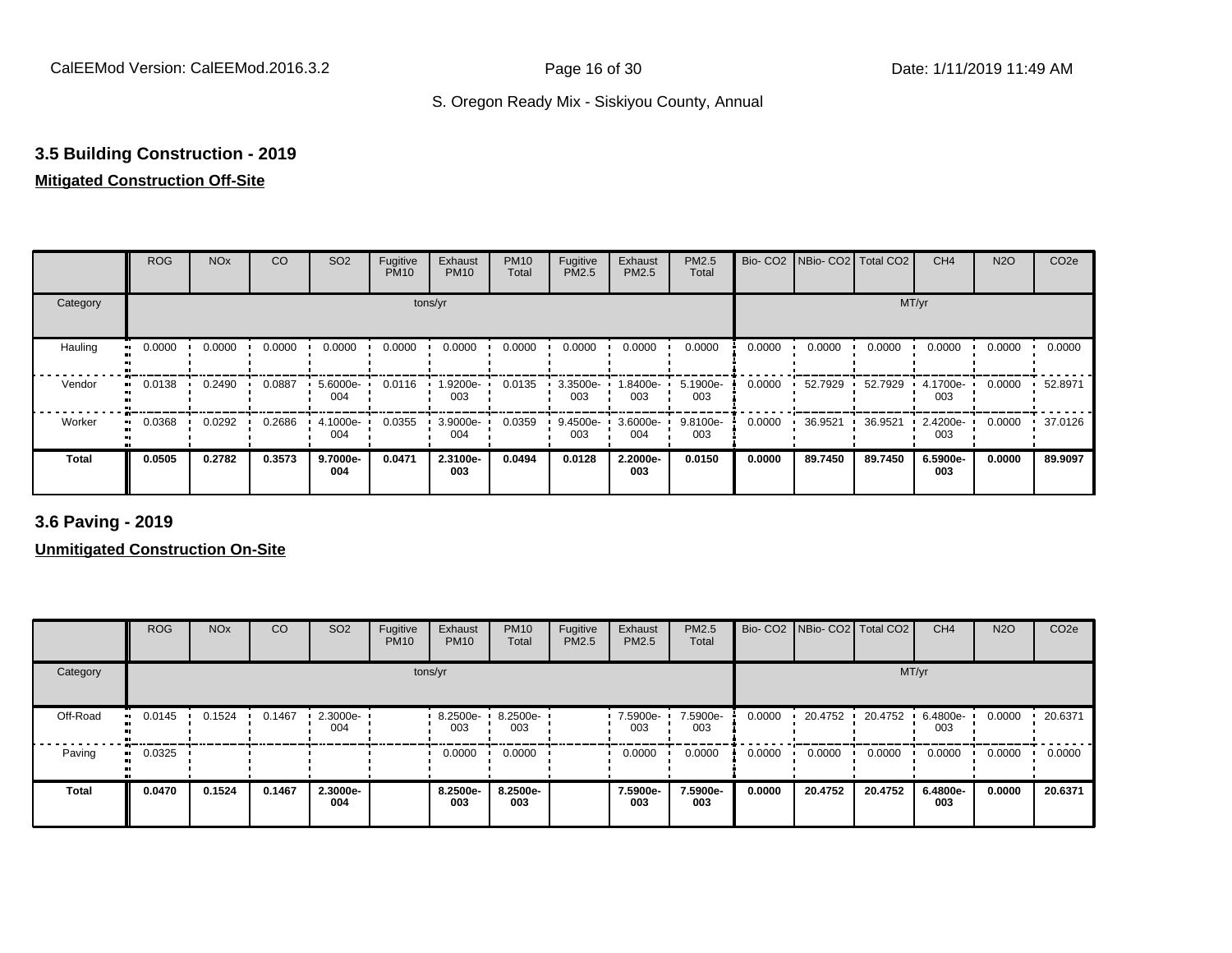#### **3.6 Paving - 2019**

#### **Unmitigated Construction Off-Site**

|              | <b>ROG</b>          | <b>NO<sub>x</sub></b> | CO              | SO <sub>2</sub> | Fugitive<br><b>PM10</b> | Exhaust<br><b>PM10</b> | <b>PM10</b><br>Total | Fugitive<br>PM2.5 | Exhaust<br>PM2.5 | <b>PM2.5</b><br>Total |        | Bio- CO2   NBio- CO2   Total CO2 |        | CH <sub>4</sub> | <b>N2O</b> | CO <sub>2e</sub> |
|--------------|---------------------|-----------------------|-----------------|-----------------|-------------------------|------------------------|----------------------|-------------------|------------------|-----------------------|--------|----------------------------------|--------|-----------------|------------|------------------|
| Category     |                     |                       |                 |                 | tons/yr                 |                        |                      |                   |                  |                       |        |                                  | MT/yr  |                 |            |                  |
| Hauling      | 0.0000              | 0.0000                | 0.0000          | 0.0000          | 0.0000                  | 0.0000                 | 0.0000               | 0.0000            | 0.0000           | 0.0000                | 0.0000 | 0.0000                           | 0.0000 | 0.0000          | 0.0000     | 0.0000           |
| Vendor       | 0.0000<br>$\bullet$ | 0.0000                | 0.0000          | 0.0000          | 0.0000                  | 0.0000                 | 0.0000               | 0.0000            | 0.0000           | 0.0000                | 0.0000 | 0.0000                           | 0.0000 | 0.0000          | 0.0000     | 0.0000           |
| Worker       | 1.2100e-<br>003     | 9.6000e-<br>004       | 8.8500e-<br>003 | 1.0000e-<br>005 | 1.1700e-<br>003         | 1.0000e-<br>005        | .1800e-<br>003       | 3.1000e-<br>004   | -.0000e<br>005   | 3.2000e-<br>004       | 0.0000 | 1.2182                           | 1.2182 | 8.0000e-<br>005 | 0.0000     | 1.2202           |
| <b>Total</b> | -2100e.<br>003      | 9.6000e-<br>004       | 8.8500e-<br>003 | 1.0000e-<br>005 | 1.1700e-<br>003         | 1.0000e-<br>005        | 1.1800e-<br>003      | 3.1000e-<br>004   | -.0000e<br>005   | 3.2000e-<br>004       | 0.0000 | 1.2182                           | 1.2182 | 8.0000e-<br>005 | 0.0000     | 1.2202           |

|          | <b>ROG</b>   | <b>NO<sub>x</sub></b> | CO     | SO <sub>2</sub> | Fugitive<br><b>PM10</b> | Exhaust<br><b>PM10</b> | <b>PM10</b><br>Total | Fugitive<br><b>PM2.5</b> | Exhaust<br><b>PM2.5</b> | PM2.5<br>Total  |        | Bio- CO2 NBio- CO2 Total CO2 |         | CH <sub>4</sub> | <b>N2O</b> | CO <sub>2e</sub> |
|----------|--------------|-----------------------|--------|-----------------|-------------------------|------------------------|----------------------|--------------------------|-------------------------|-----------------|--------|------------------------------|---------|-----------------|------------|------------------|
| Category |              |                       |        |                 |                         | tons/yr                |                      |                          |                         |                 |        |                              |         | MT/yr           |            |                  |
| Off-Road | 0.0145       | 0.1524                | 0.1467 | 2.3000e-<br>004 |                         | 8.2500e-<br>003        | 8.2500e-<br>003      |                          | 7.5900e-<br>003         | 7.5900e-<br>003 | 0.0000 | 20.4752                      | 20.4752 | 6.4800e-<br>003 | 0.0000     | 20.6371          |
| Paving   | 0.0325<br>ш. |                       |        |                 |                         | 0.0000                 | 0.0000               |                          | 0.0000                  | 0.0000          | 0.0000 | 0.0000                       | 0.0000  | 0.0000          | 0.0000     | 0.0000           |
| Total    | 0.0470       | 0.1524                | 0.1467 | 2.3000e-<br>004 |                         | 8.2500e-<br>003        | 8.2500e-<br>003      |                          | 7.5900e-<br>003         | 7.5900e-<br>003 | 0.0000 | 20.4752                      | 20.4752 | 6.4800e-<br>003 | 0.0000     | 20.6371          |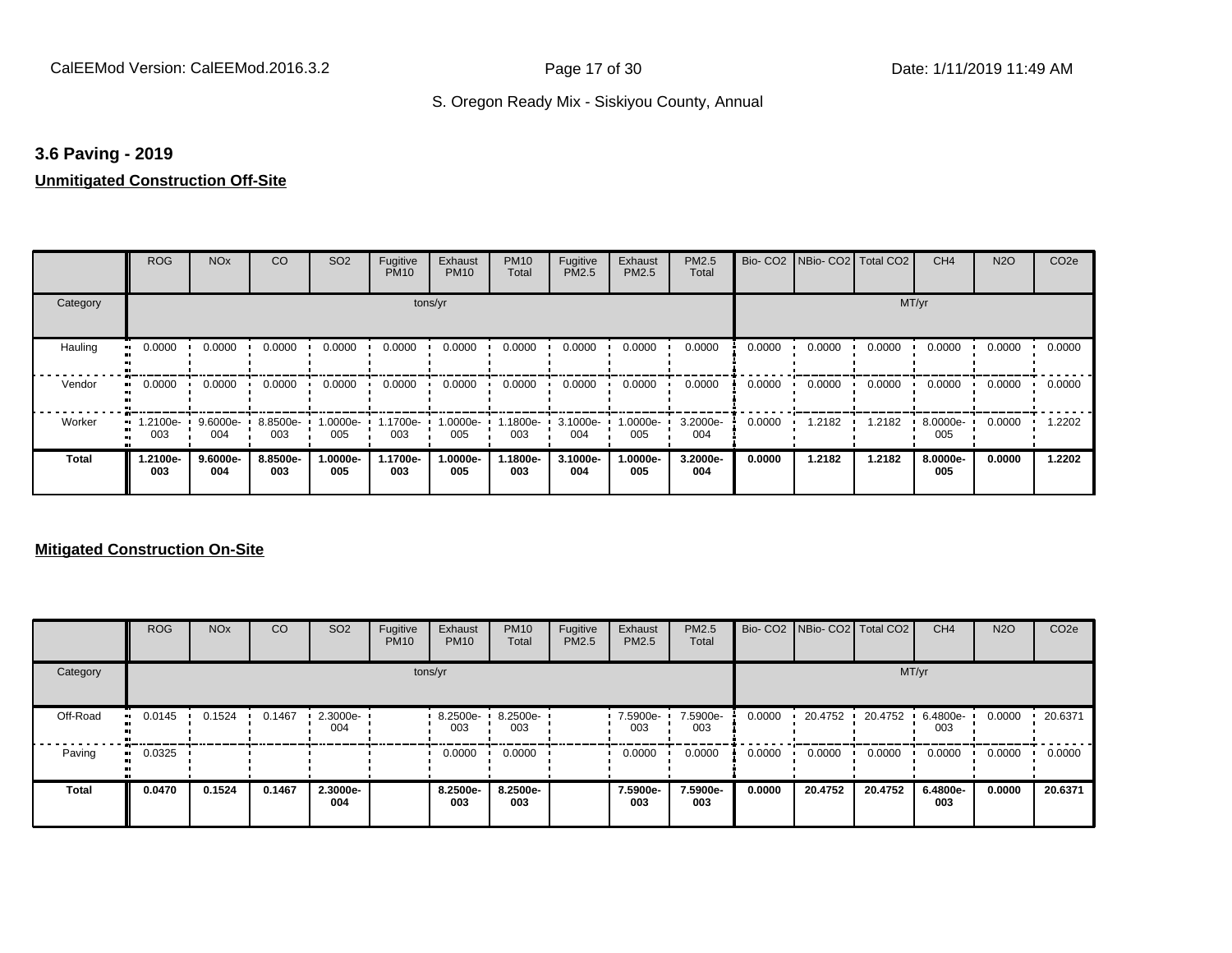# **3.6 Paving - 2019**

#### **Mitigated Construction Off-Site**

|              | <b>ROG</b>            | <b>NO<sub>x</sub></b> | CO              | SO <sub>2</sub> | Fugitive<br><b>PM10</b> | Exhaust<br><b>PM10</b> | <b>PM10</b><br>Total | Fugitive<br>PM2.5 | Exhaust<br>PM2.5 | PM2.5<br>Total  |        | Bio- CO2 NBio- CO2 Total CO2 |        | CH <sub>4</sub> | <b>N2O</b> | CO <sub>2e</sub> |
|--------------|-----------------------|-----------------------|-----------------|-----------------|-------------------------|------------------------|----------------------|-------------------|------------------|-----------------|--------|------------------------------|--------|-----------------|------------|------------------|
| Category     |                       |                       |                 |                 | tons/yr                 |                        |                      |                   |                  |                 |        |                              | MT/yr  |                 |            |                  |
| Hauling      | 0.0000<br>ш.          | 0.0000                | 0.0000          | 0.0000          | 0.0000                  | 0.0000                 | 0.0000               | 0.0000            | 0.0000           | 0.0000          | 0.0000 | 0.0000                       | 0.0000 | 0.0000          | 0.0000     | 0.0000           |
| Vendor       | 0.0000<br>ш.          | 0.0000                | 0.0000          | 0.0000          | 0.0000                  | 0.0000                 | 0.0000               | 0.0000            | 0.0000           | 0.0000          | 0.0000 | 0.0000                       | 0.0000 | 0.0000          | 0.0000     | 0.0000           |
| Worker       | 1.2100e-<br>ш.<br>003 | 9.6000e-<br>004       | 8.8500e-<br>003 | 1.0000e-<br>005 | 1.1700e-<br>003         | 1.0000e-<br>005        | 1.1800e-<br>003      | 3.1000e-<br>004   | -0000e- l<br>005 | 3.2000e-<br>004 | 0.0000 | 1.2182                       | 1.2182 | 8.0000e-<br>005 | 0.0000     | .2202            |
| <b>Total</b> | 1.2100e-<br>003       | $9.6000e -$<br>004    | 8.8500e-<br>003 | 1.0000e-<br>005 | 1.1700e-<br>003         | 1.0000e-<br>005        | 1.1800e-<br>003      | 3.1000e-<br>004   | .0000e-<br>005   | 3.2000e-<br>004 | 0.0000 | 1.2182                       | 1.2182 | 8.0000e-<br>005 | 0.0000     | 1.2202           |

**3.7 Architectural Coating - 2019**

|                 | <b>ROG</b>      | <b>NO<sub>x</sub></b> | CO     | SO <sub>2</sub> | Fugitive<br><b>PM10</b> | Exhaust<br><b>PM10</b> | <b>PM10</b><br>Total | Fugitive<br><b>PM2.5</b> | Exhaust<br><b>PM2.5</b> | <b>PM2.5</b><br>Total |        | Bio- CO2   NBio- CO2   Total CO2 |        | CH <sub>4</sub> | <b>N2O</b> | CO <sub>2e</sub> |
|-----------------|-----------------|-----------------------|--------|-----------------|-------------------------|------------------------|----------------------|--------------------------|-------------------------|-----------------------|--------|----------------------------------|--------|-----------------|------------|------------------|
| Category        |                 |                       |        |                 |                         | tons/yr                |                      |                          |                         |                       |        |                                  | MT/yr  |                 |            |                  |
| Archit. Coating | 0.4218<br>.     |                       |        |                 |                         | 0.0000                 | 0.0000               |                          | 0.0000                  | 0.0000                | 0.0000 | 0.0000                           | 0.0000 | 0.0000          | 0.0000     | 0.0000           |
| Off-Road        | 2.6600e-<br>003 | 0.0184                | 0.0184 | 3.0000e-<br>005 |                         | 1.2900e-<br>003        | 1.2900e-<br>003      |                          | .2900e-<br>003          | 1.2900e-<br>003       | 0.0000 | 2.5533                           | 2.5533 | 2.2000e-<br>004 | 0.0000     | 2.5587           |
| <b>Total</b>    | 0.4245          | 0.0184                | 0.0184 | 3.0000e-<br>005 |                         | 1.2900e-<br>003        | 1.2900e-<br>003      |                          | 1.2900e-<br>003         | 1.2900e-<br>003       | 0.0000 | 2.5533                           | 2.5533 | 2.2000e-<br>004 | 0.0000     | 2.5587           |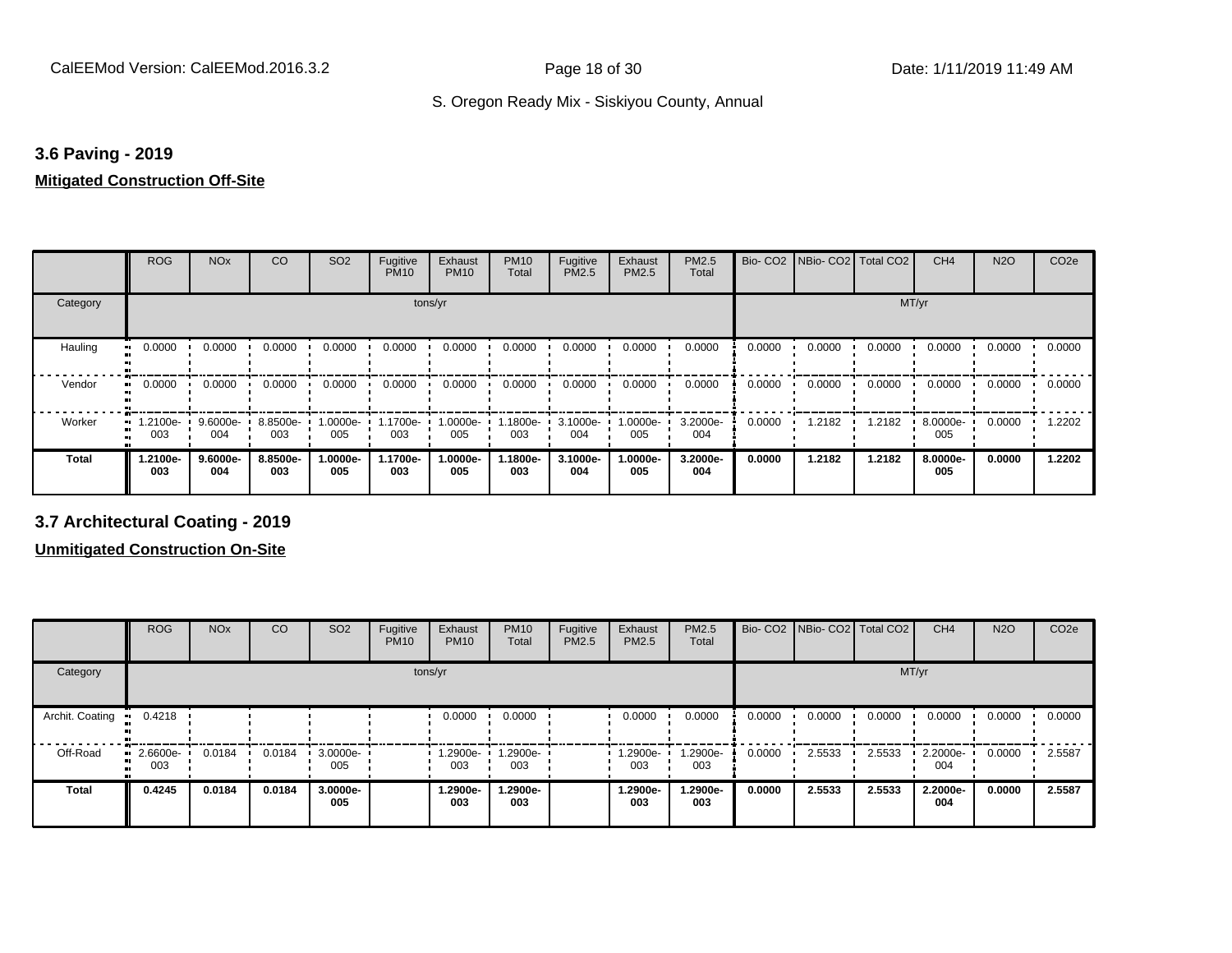# **3.7 Architectural Coating - 2019**

# **Unmitigated Construction Off-Site**

|               | <b>ROG</b>          | <b>NO<sub>x</sub></b> | CO     | SO <sub>2</sub> | Fugitive<br><b>PM10</b> | Exhaust<br><b>PM10</b> | <b>PM10</b><br>Total | Fugitive<br><b>PM2.5</b> | Exhaust<br>PM2.5 | <b>PM2.5</b><br>Total |        | Bio- CO2   NBio- CO2   Total CO2 |        | CH <sub>4</sub> | <b>N2O</b> | CO <sub>2e</sub> |
|---------------|---------------------|-----------------------|--------|-----------------|-------------------------|------------------------|----------------------|--------------------------|------------------|-----------------------|--------|----------------------------------|--------|-----------------|------------|------------------|
| Category      |                     |                       |        |                 | tons/yr                 |                        |                      |                          |                  |                       |        |                                  | MT/yr  |                 |            |                  |
| Hauling<br>81 | 0.0000              | 0.0000                | 0.0000 | 0.0000          | 0.0000                  | 0.0000                 | 0.0000               | 0.0000                   | 0.0000           | 0.0000                | 0.0000 | 0.0000                           | 0.0000 | 0.0000          | 0.0000     | 0.0000           |
| Vendor        | 0.0000<br>$\bullet$ | 0.0000                | 0.0000 | 0.0000          | 0.0000                  | 0.0000                 | 0.0000               | 0.0000                   | 0.0000           | 0.0000                | 0.0000 | 0.0000                           | 0.0000 | 0.0000          | 0.0000     | 0.0000           |
| Worker        | $-7.3500e-$<br>003  | 5.8400e-<br>003       | 0.0537 | 8.0000e-<br>005 | 7.1000e-<br>003         | 8.0000e-<br>005        | 7.1700e-<br>003      | 1.8900e-<br>003          | 7.0000e-<br>005  | 1.9600e-<br>003       | 0.0000 | 7.3904                           | 7.3904 | 4.8000e-<br>004 | 0.0000     | 7.4025           |
| <b>Total</b>  | 7.3500e-<br>003     | 5.8400e-<br>003       | 0.0537 | 8.0000e-<br>005 | 7.1000e-<br>003         | 8.0000e-<br>005        | 7.1700e-<br>003      | 1.8900e-<br>003          | 7.0000e-<br>005  | 1.9600e-<br>003       | 0.0000 | 7.3904                           | 7.3904 | 4.8000e-<br>004 | 0.0000     | 7.4025           |

|                 | <b>ROG</b>         | <b>NO<sub>x</sub></b> | CO     | SO <sub>2</sub> | Fugitive<br><b>PM10</b> | Exhaust<br><b>PM10</b> | <b>PM10</b><br>Total | Fugitive<br>PM2.5 | Exhaust<br><b>PM2.5</b> | PM2.5<br>Total  |        | Bio- CO2   NBio- CO2   Total CO2 |        | CH <sub>4</sub> | <b>N2O</b> | CO <sub>2e</sub> |
|-----------------|--------------------|-----------------------|--------|-----------------|-------------------------|------------------------|----------------------|-------------------|-------------------------|-----------------|--------|----------------------------------|--------|-----------------|------------|------------------|
| Category        |                    |                       |        |                 |                         | tons/yr                |                      |                   |                         |                 |        |                                  | MT/yr  |                 |            |                  |
| Archit. Coating | 0.4218             |                       |        |                 |                         | 0.0000                 | 0.0000               |                   | 0.0000                  | 0.0000          | 0.0000 | 0.0000                           | 0.0000 | 0.0000          | 0.0000     | 0.0000           |
| Off-Road        | $-2.6600e-$<br>003 | 0.0184                | 0.0184 | 3.0000e-<br>005 |                         | 1.2900e-<br>003        | 1.2900e-<br>003      |                   | 1.2900e-<br>003         | 1.2900e-<br>003 | 0.0000 | 2.5533                           | 2.5533 | 2.2000e-<br>004 | 0.0000     | 2.5586           |
| <b>Total</b>    | 0.4245             | 0.0184                | 0.0184 | 3.0000e-<br>005 |                         | 1.2900e-<br>003        | 1.2900e-<br>003      |                   | 1.2900e-<br>003         | 1.2900e-<br>003 | 0.0000 | 2.5533                           | 2.5533 | 2.2000e-<br>004 | 0.0000     | 2.5586           |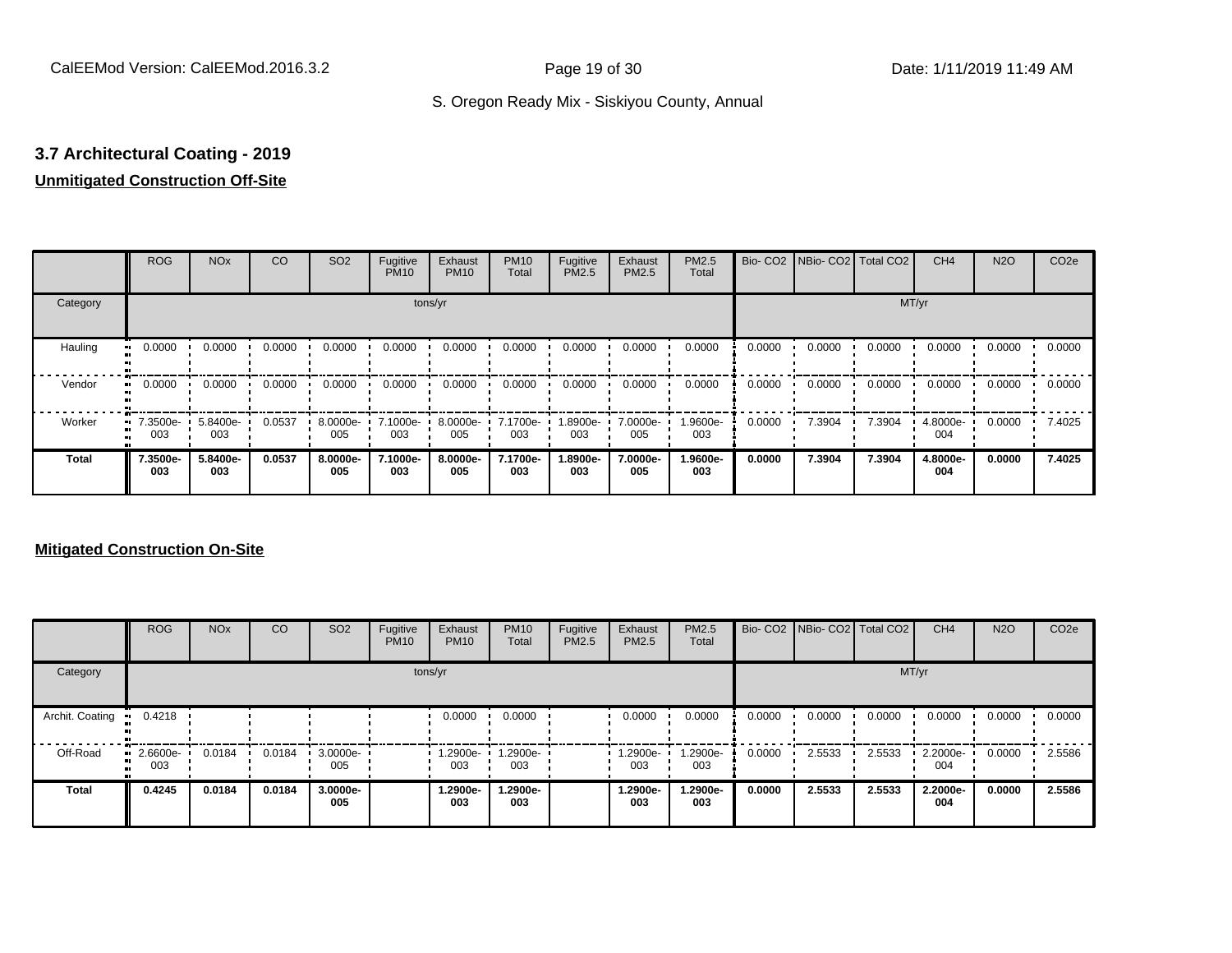# **3.7 Architectural Coating - 2019 Mitigated Construction Off-Site**

#### ROG NOx CO SO2 Fugitive<br>PM10 Exhaust PM<sub>10</sub> PM10 Total Fugitive PM2.5 Exhaust PM2.5 PM2.5 Total Bio- CO2 | NBio- CO2 | Total CO2 | CH4 | N2O | CO2e Category tons/yr MT/yr Hauling 0.0000 0.0000 0.0000 0.0000 0.0000 0.0000 0.0000 0.0000 0.0000 0.0000 0.0000 0.0000 0.0000 0.0000 0.0000 0.0000 Vendor 0.0000 0.0000 0.0000 0.0000 0.0000 0.0000 0.0000 0.0000 0.0000 0.0000 0.0000 0.0000 0.0000 0.0000 0.0000 0.0000 Worker 7.3500e-003 5.8400e-003  $0.0537 \div 8.0000e$ -005 7.1000e-003 8.0000e-005 7.1700e-003 1.8900e-003 7.0000e-005 1.9600e-003 0.0000 7.3904 7.3904 4.8000e-004 0.0000 7.4025 **Total 7.3500e-003 5.8400e-003 0.0537 8.0000e-005 7.1000e-003 8.0000e-005 7.1700e-003 1.8900e-003 7.0000e-005 1.9600e-003 0.0000 7.3904 7.3904 4.8000e-004 0.0000 7.4025**

### **4.0 Operational Detail - Mobile**

**4.1 Mitigation Measures Mobile**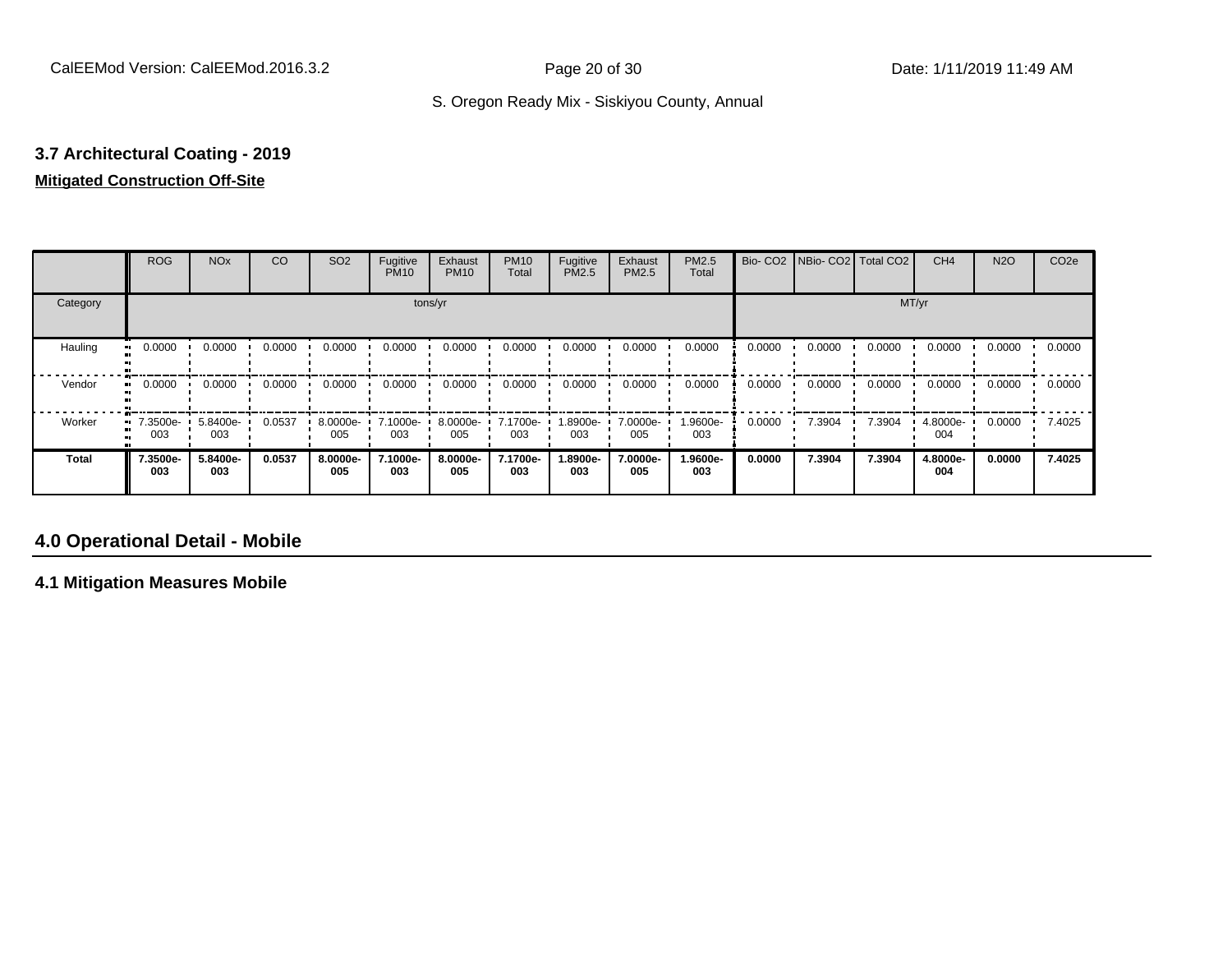|             | <b>ROG</b>          | <b>NO<sub>x</sub></b> | CO     | SO <sub>2</sub> | Fugitive<br><b>PM10</b> | Exhaust<br><b>PM10</b> | <b>PM10</b><br>Total | Fugitive<br><b>PM2.5</b> | Exhaust<br>PM2.5 | <b>PM2.5</b><br>Total |        | Bio- CO2   NBio- CO2   Total CO2 |         | CH <sub>4</sub> | <b>N2O</b> | CO <sub>2e</sub> |
|-------------|---------------------|-----------------------|--------|-----------------|-------------------------|------------------------|----------------------|--------------------------|------------------|-----------------------|--------|----------------------------------|---------|-----------------|------------|------------------|
| Category    |                     |                       |        |                 |                         | tons/yr                |                      |                          |                  |                       |        |                                  |         | MT/yr           |            |                  |
| Mitigated   | 0.0120<br><b>HI</b> | 0.1054                | 0.1306 | 4.4000e-<br>004 | 0.0229                  | 4.9000e-<br>004        | 0.0234               | 6.1600e-<br>003          | 4.7000e-<br>004  | 6.6300e-<br>003       | 0.0000 | 40.5474                          | 40.5474 | 2.8600e-<br>003 | 0.0000     | 40.6190          |
| Unmitigated | 0.0120              | 0.1054                | 0.1306 | 4.4000e-<br>004 | 0.0229                  | 4.9000e-<br>004        | 0.0234               | 6.1600e-<br>003          | 4.7000e-<br>004  | 6.6300e-<br>003       | 0.0000 | 40.5474                          | 40.5474 | 2.8600e-<br>003 | 0.0000     | 40.6190          |

#### **4.2 Trip Summary Information**

|                               |         | <b>Average Daily Trip Rate</b> |        | Unmitigated       | Mitigated         |
|-------------------------------|---------|--------------------------------|--------|-------------------|-------------------|
| Land Use                      | Weekday | Saturdav                       | Sunday | <b>Annual VMT</b> | <b>Annual VMT</b> |
|                               | 27.88   | 5.28                           | 2.72   | 61.477            | 61.477            |
| <b>Other Asphalt Surfaces</b> | 0.00    | 0.00                           | 0.00   |                   |                   |
| Total                         | 27.88   | 5.28                           | 2.72   | 61,477            | 61,477            |

#### **4.3 Trip Type Information**

|                        |            | <b>Miles</b>   |                                   |       | Trip % |             |         | Trip Purpose %  |         |
|------------------------|------------|----------------|-----------------------------------|-------|--------|-------------|---------|-----------------|---------|
| Land Use               | H-W or C-W | $H-S$ or $C-C$ | H-O or C-NW H-W or C-W H-S or C-C |       |        | H-O or C-NW | Primary | <b>Diverted</b> | Pass-by |
| General Light Industry | 9.50       | 7.30           | 7.30                              | 59.00 | 28.00  | 13.00       | 92      |                 |         |
| Other Asphalt Surfaces | 9.50       | 7.30           | 7.30                              | 0.00  | 0.00   | 0.00        |         |                 |         |

# **4.4 Fleet Mix**

| Land Use                      | LDA      | DT1       | DT2      | <b>MDV</b> | LHD1     | LHD <sub>2</sub> | <b>MHD</b>   | <b>HHD</b> | OBUS      | JBUS     | <b>MCY</b> | <b>SBUS</b> | <b>MH</b> |
|-------------------------------|----------|-----------|----------|------------|----------|------------------|--------------|------------|-----------|----------|------------|-------------|-----------|
| General Light Industry        | 0.487361 | 0.0387701 | 0.180029 | .116952i   | 0.034202 | 0.0063731        | $0.008681$ i | 0.117611   | 0.001222i | 0.001581 | 0.005079   | 0.001001    | 0.001137  |
| <b>Other Asphalt Surfaces</b> | 0.487361 | 0.038770  | 0.180029 | 0.116952   | 0.034202 | 0.006373         | 0.008681     | 0.117611   | 0.001222  | 0.001581 | 0.005079   | 0.001001    | 0.001137  |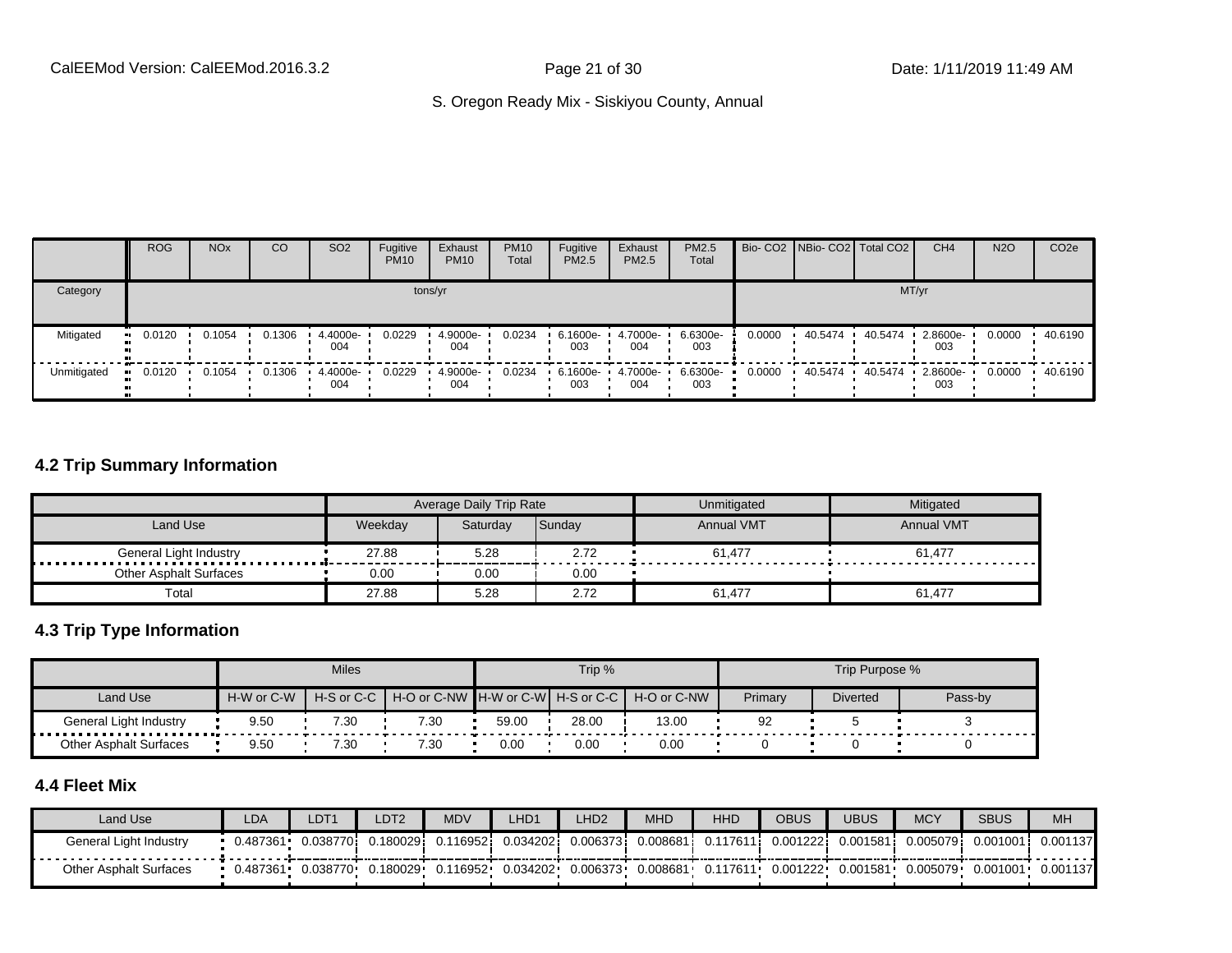# **5.0 Energy Detail**

#### Historical Energy Use: N

# **5.1 Mitigation Measures Energy**

|                                | <b>ROG</b>                     | <b>NO<sub>x</sub></b> | CO              | <b>SO2</b> | Fugitive<br><b>PM10</b> | Exhaust<br><b>PM10</b> | <b>PM10</b><br>Total | Fugitive<br>PM2.5 | Exhaust<br>PM2.5  | PM2.5<br>Total  |        | Bio- CO2   NBio- CO2   Total CO2 |         | CH <sub>4</sub> | <b>N2O</b>      | CO <sub>2e</sub> |
|--------------------------------|--------------------------------|-----------------------|-----------------|------------|-------------------------|------------------------|----------------------|-------------------|-------------------|-----------------|--------|----------------------------------|---------|-----------------|-----------------|------------------|
| Category                       |                                |                       |                 |            |                         | tons/yr                |                      |                   |                   |                 |        |                                  | MT/yr   |                 |                 |                  |
| Electricity<br>Mitigated       |                                |                       |                 |            |                         | 0.0000                 | 0.0000               |                   | 0.0000            | 0.0000          | 0.0000 | 12.8627                          | 12.8627 | 2.3000e-<br>004 | 5.0000e-<br>005 | 12.8822          |
| Electricity<br>Unmitigated     |                                |                       |                 |            |                         | 0.0000                 | 0.0000               |                   | 0.0000            | 0.0000          | 0.0000 | 12.8627                          | 12.8627 | 2.3000e-<br>004 | 5.0000e-<br>005 | 12.8822          |
| <b>NaturalGas</b><br>Mitigated | $\blacksquare$ 8.0000e-<br>005 | 6.9000e-<br>004       | 5.8000e-<br>004 | 0.0000     |                         | 5.0000e-<br>005        | 5.0000e-<br>005      |                   | 5.0000e-<br>005   | 5.0000e-<br>005 | 0.0000 | 0.7492                           | 0.7492  | 1.0000e-<br>005 | 1.0000e-<br>005 | 0.7537           |
| NaturalGas<br>Unmitigated      | $\blacksquare$ 8.0000e-<br>005 | 6.9000e-<br>004       | 5.8000e-<br>004 | 0.0000     |                         | 5.0000e-<br>005        | 5.0000e-<br>005      |                   | 5.0000e- ·<br>005 | 5.0000e-<br>005 | 0.0000 | 0.7492                           | 0.7492  | 1.0000e-<br>005 | 1.0000e-<br>005 | 0.7537           |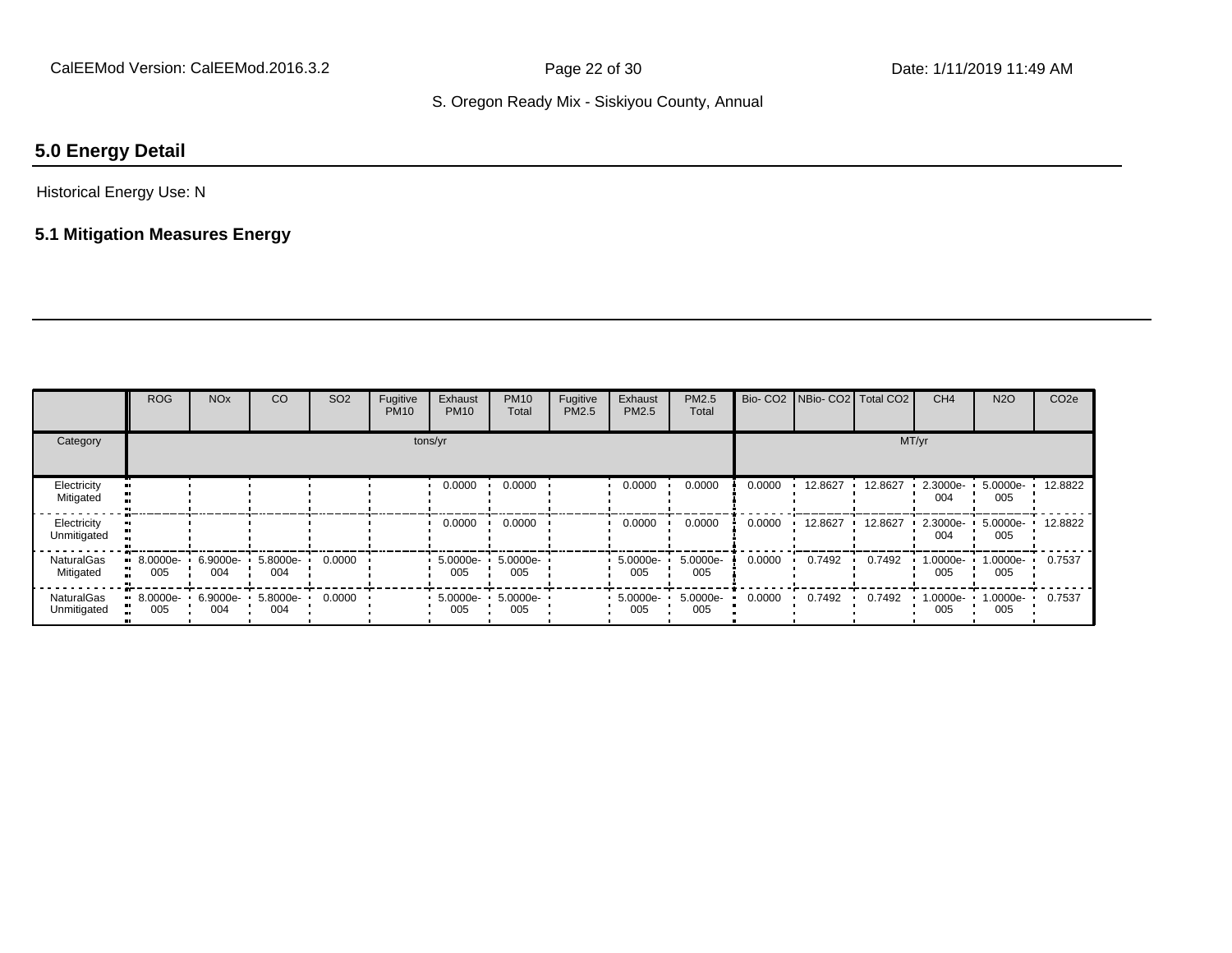# **5.2 Energy by Land Use - NaturalGas**

# **Unmitigated**

|                                  | NaturalGa<br>s Use | <b>ROG</b>      | <b>NO<sub>x</sub></b> | CO              | SO <sub>2</sub> | Fugitive<br><b>PM10</b> | Exhaust<br><b>PM10</b> | <b>PM10</b><br>Total | Fugitive<br>PM2.5 | Exhaust<br>PM2.5 | PM2.5<br>Total  |        | Bio- CO2   NBio- CO2   Total CO2 |        | CH <sub>4</sub> | <b>N2O</b>      | CO <sub>2e</sub> |
|----------------------------------|--------------------|-----------------|-----------------------|-----------------|-----------------|-------------------------|------------------------|----------------------|-------------------|------------------|-----------------|--------|----------------------------------|--------|-----------------|-----------------|------------------|
| Land Use                         | kBTU/yr            |                 |                       |                 |                 |                         | tons/yr                |                      |                   |                  |                 |        |                                  | MT/yr  |                 |                 |                  |
| General Light<br>Industry        | 14040              | 8.0000e-<br>005 | 6.9000e-<br>004       | 5.8000e-<br>004 | 0.0000          |                         | 5.0000e-<br>005        | 5.0000e-<br>005      |                   | 5.0000e-<br>005  | 5.0000e-<br>005 | 0.0000 | 0.7492                           | 0.7492 | 1.0000e-<br>005 | 1.0000e-<br>005 | 0.7537           |
| <b>Other Asphalt</b><br>Surfaces | $\mathbf 0$        | 0.0000          | 0.0000                | 0.0000          | 0.0000          |                         | 0.0000                 | 0.0000               |                   | 0.0000           | 0.0000          | 0.0000 | 0.0000                           | 0.0000 | 0.0000          | 0.0000          | 0.0000           |
| <b>Total</b>                     |                    | 8.0000e-<br>005 | 6.9000e-<br>004       | 5.8000e-<br>004 | 0.0000          |                         | 5.0000e-<br>005        | 5.0000e-<br>005      |                   | 5.0000e-<br>005  | 5.0000e-<br>005 | 0.0000 | 0.7492                           | 0.7492 | 1.0000e-<br>005 | 1.0000e-<br>005 | 0.7537           |

#### **Mitigated**

|                           | NaturalGa<br>s Use | <b>ROG</b>      | <b>NO<sub>x</sub></b> | CO              | SO <sub>2</sub> | Fugitive<br><b>PM10</b> | Exhaust<br><b>PM10</b> | <b>PM10</b><br>Total | Fugitive<br><b>PM2.5</b> | Exhaust<br>PM2.5 | PM2.5<br>Total  |        |        | Bio- CO2   NBio- CO2   Total CO2 | CH <sub>4</sub> | <b>N2O</b>         | CO <sub>2e</sub> |
|---------------------------|--------------------|-----------------|-----------------------|-----------------|-----------------|-------------------------|------------------------|----------------------|--------------------------|------------------|-----------------|--------|--------|----------------------------------|-----------------|--------------------|------------------|
| Land Use                  | kBTU/yr            |                 |                       |                 |                 |                         | tons/yr                |                      |                          |                  |                 |        |        | MT/yr                            |                 |                    |                  |
| General Light<br>Industry | 14040              | 8.0000e-<br>005 | $6.9000e -$<br>004    | 5.8000e-<br>004 | 0.0000          |                         | 5.0000e-<br>005        | 5.0000e-<br>005      |                          | 5.0000e-<br>005  | 5.0000e-<br>005 | 0.0000 | 0.7492 | 0.7492                           | 1.0000e-<br>005 | $1.0000e -$<br>005 | 0.7537           |
| Other Asphalt<br>Surfaces | $\mathbf 0$        | 0.0000<br>      | 0.0000                | 0.0000          | 0.0000          |                         | 0.0000                 | 0.0000               |                          | 0.0000           | 0.0000          | 0.0000 | 0.0000 | 0.0000                           | 0.0000          | 0.0000             | 0.0000           |
| Total                     |                    | 8.0000e-<br>005 | 6.9000e-<br>004       | 5.8000e-<br>004 | 0.0000          |                         | 5.0000e-<br>005        | 5.0000e-<br>005      |                          | 5.0000e-<br>005  | 5.0000e-<br>005 | 0.0000 | 0.7492 | 0.7492                           | 1.0000e-<br>005 | 1.0000e-<br>005    | 0.7537           |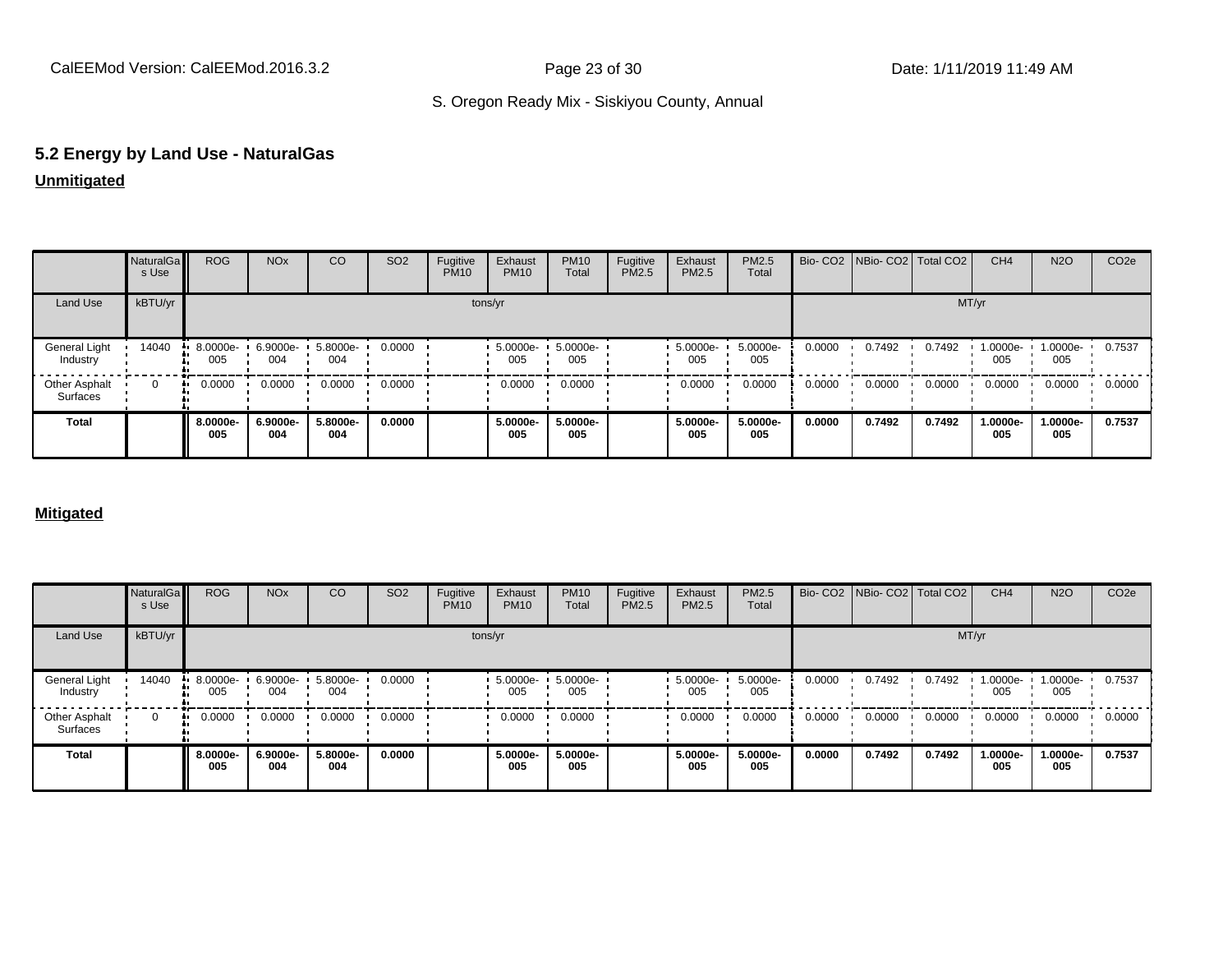CalEEMod Version: CalEEMod.2016.3.2 Page 24 of 30 Date: 1/11/2019 11:49 AM

# S. Oregon Ready Mix - Siskiyou County, Annual

# **5.3 Energy by Land Use - Electricity Unmitigated**

|                                  | Electricity<br><b>Use</b> | <b>Total CO2</b> | CH <sub>4</sub> | <b>N2O</b>      | CO <sub>2e</sub> |
|----------------------------------|---------------------------|------------------|-----------------|-----------------|------------------|
| <b>Land Use</b>                  | kWh/yr                    |                  | MT/yr           |                 |                  |
| <b>General Light</b><br>Industry | 17120                     | 12.8627          | 2.3000e-<br>004 | 5.0000e-<br>005 | 12.8822          |
| Other Asphalt<br><b>Surfaces</b> | $\Omega$                  | 0.0000           | 0.0000          | 0.0000          | 0.0000           |
| Total                            |                           | 12.8627          | 2.3000e-<br>004 | 5.0000e-<br>005 | 12.8822          |

#### **Mitigated**

|                                  | Electricity<br><b>Use</b> | Total CO <sub>2</sub> | CH <sub>4</sub> | <b>N2O</b>      | CO <sub>2e</sub> |
|----------------------------------|---------------------------|-----------------------|-----------------|-----------------|------------------|
| Land Use                         | kWh/yr                    |                       |                 | MT/yr           |                  |
| <b>General Light</b><br>Industry | 17120                     | 12.8627               | 2.3000e-<br>004 | 5.0000e-<br>005 | 12.8822          |
| Other Asphalt<br><b>Surfaces</b> | $\Omega$                  | 0.0000                | 0.0000          | 0.0000          | 0.0000           |
| Total                            |                           | 12.8627               | 2.3000e-<br>004 | 5.0000e-<br>005 | 12.8822          |

# **6.0 Area Detail**

**6.1 Mitigation Measures Area**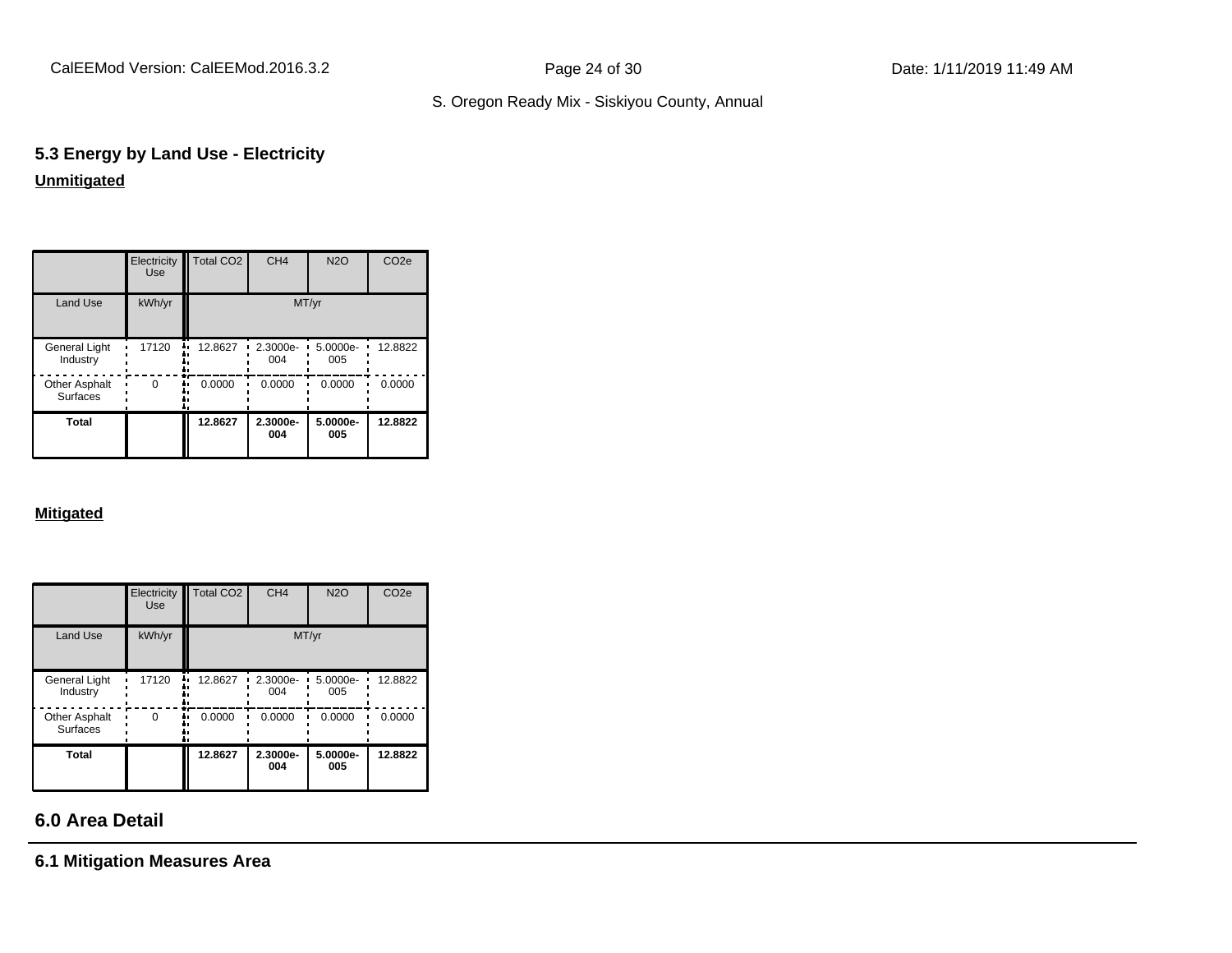|             | <b>ROG</b>            | NO <sub>x</sub>   | <sub>CO</sub> | SO <sub>2</sub> | Fugitive<br><b>PM10</b> | Exhaust<br><b>PM10</b> | <b>PM10</b><br>Total | Fugitive<br>PM2.5 | Exhaust<br><b>PM2.5</b> | <b>PM2.5</b><br>Total |        | Bio- CO2   NBio- CO2   Total CO2 |        | CH <sub>4</sub> | <b>N2O</b> | CO <sub>2e</sub> |
|-------------|-----------------------|-------------------|---------------|-----------------|-------------------------|------------------------|----------------------|-------------------|-------------------------|-----------------------|--------|----------------------------------|--------|-----------------|------------|------------------|
| Category    |                       |                   |               |                 |                         | tons/yr                |                      |                   |                         |                       |        |                                  | MT/yr  |                 |            |                  |
| Mitigated   | $\blacksquare$ 0.1286 | ■ 9.0000e-<br>005 | 0.0100        | 0.0000          |                         | 4.0000e-<br>005        | 4.0000e-<br>005      |                   | 4.0000e-<br>005         | 4.0000e-<br>005       | 0.0000 | 0.0194                           | 0.0194 | 5.0000e-<br>005 | 0.0000     | 0.0207           |
| Unmitigated | 0.1286                | $.90000e-$<br>005 | 0.0100        | 0.0000          |                         | $4.0000e -$<br>005     | 4.0000e-<br>005      |                   | 4.0000e-<br>005         | 4.0000e-<br>005       | 0.0000 | 0.0194                           | 0.0194 | 5.0000e-<br>005 | 0.0000     | 0.0207           |

# **6.2 Area by SubCategory**

**Unmitigated**

|                          | <b>ROG</b>      | <b>NO<sub>x</sub></b> | CO     | SO <sub>2</sub> | Fugitive<br><b>PM10</b> | Exhaust<br><b>PM10</b> | <b>PM10</b><br>Total | Fugitive<br>PM2.5 | Exhaust<br>PM2.5 | PM2.5<br>Total  |        | Bio- CO2   NBio- CO2   Total CO2 |        | CH <sub>4</sub> | <b>N2O</b> | CO <sub>2e</sub> |
|--------------------------|-----------------|-----------------------|--------|-----------------|-------------------------|------------------------|----------------------|-------------------|------------------|-----------------|--------|----------------------------------|--------|-----------------|------------|------------------|
| SubCategory              |                 |                       |        |                 | tons/yr                 |                        |                      |                   |                  |                 |        |                                  | MT/yr  |                 |            |                  |
| Architectural<br>Coating | 0.0422          |                       |        |                 |                         | 0.0000                 | 0.0000               |                   | 0.0000           | 0.0000          | 0.0000 | 0.0000                           | 0.0000 | 0.0000          | 0.0000     | 0.0000           |
| Consumer<br>Products     | 0.0854          |                       |        |                 |                         | 0.0000                 | 0.0000               |                   | 0.0000           | 0.0000          | 0.0000 | 0.0000                           | 0.0000 | 0.0000          | 0.0000     | 0.0000           |
| Landscaping              | 9.3000e-<br>004 | 9.0000e-<br>005       | 0.0100 | 0.0000          |                         | 4.0000e-<br>005        | 4.0000e-<br>005      |                   | 4.0000e-<br>005  | 4.0000e-<br>005 | 0.0000 | 0.0194                           | 0.0194 | 5.0000e-<br>005 | 0.0000     | 0.0207           |
| <b>Total</b>             | 0.1285          | 9.0000e-<br>005       | 0.0100 | 0.0000          |                         | 4.0000e-<br>005        | 4.0000e-<br>005      |                   | 4.0000e-<br>005  | 4.0000e-<br>005 | 0.0000 | 0.0194                           | 0.0194 | 5.0000e-<br>005 | 0.0000     | 0.0207           |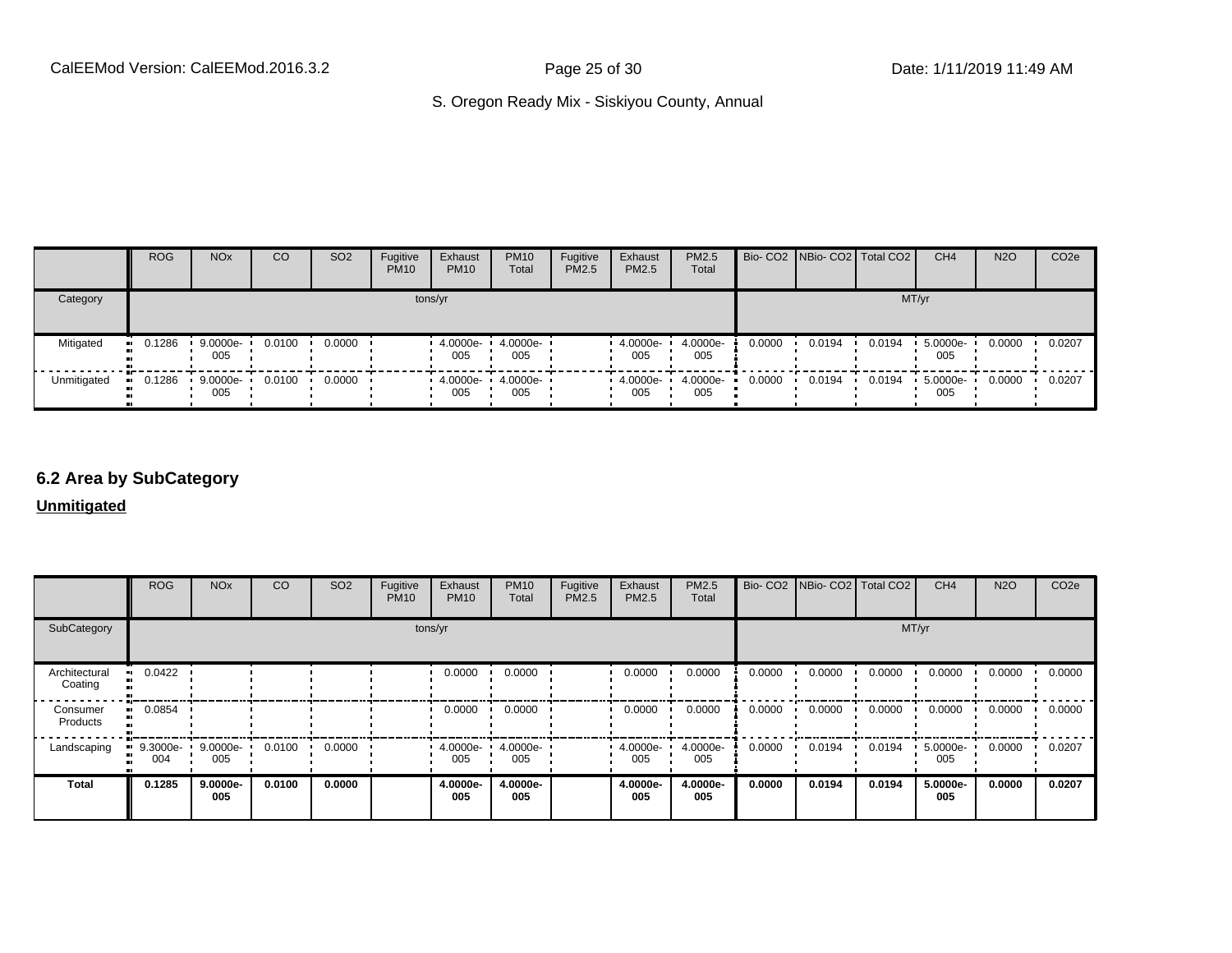### **6.2 Area by SubCategory**

#### **Mitigated**

|                          | <b>ROG</b>         | <b>NO<sub>x</sub></b> | CO     | SO <sub>2</sub> | Fugitive<br><b>PM10</b> | Exhaust<br><b>PM10</b> | <b>PM10</b><br>Total | Fugitive<br>PM2.5 | Exhaust<br><b>PM2.5</b> | <b>PM2.5</b><br>Total |        | Bio- CO2   NBio- CO2   Total CO2 |        | CH <sub>4</sub> | <b>N2O</b> | CO <sub>2e</sub> |
|--------------------------|--------------------|-----------------------|--------|-----------------|-------------------------|------------------------|----------------------|-------------------|-------------------------|-----------------------|--------|----------------------------------|--------|-----------------|------------|------------------|
| SubCategory              |                    |                       |        |                 |                         | tons/yr                |                      |                   |                         |                       |        |                                  | MT/yr  |                 |            |                  |
| Architectural<br>Coating | 0.0422             |                       |        |                 |                         | 0.0000                 | 0.0000               |                   | 0.0000                  | 0.0000                | 0.0000 | 0.0000                           | 0.0000 | 0.0000          | 0.0000     | 0.0000           |
| Consumer<br>Products     | 0.0854             |                       |        |                 |                         | 0.0000                 | 0.0000               |                   | 0.0000                  | 0.0000                | 0.0000 | 0.0000                           | 0.0000 | 0.0000          | 0.0000     | 0.0000           |
| Landscaping              | $9.3000e -$<br>004 | $9.0000e -$<br>005    | 0.0100 | 0.0000          |                         | 4.0000e- '<br>005      | 4.0000e-<br>005      |                   | 4.0000e-<br>005         | 4.0000e-<br>005       | 0.0000 | 0.0194                           | 0.0194 | 5.0000e-<br>005 | 0.0000     | 0.0207           |
| <b>Total</b>             | 0.1285             | 9.0000e-<br>005       | 0.0100 | 0.0000          |                         | 4.0000e-<br>005        | 4.0000e-<br>005      |                   | 4.0000e-<br>005         | 4.0000e-<br>005       | 0.0000 | 0.0194                           | 0.0194 | 5.0000e-<br>005 | 0.0000     | 0.0207           |

# **7.0 Water Detail**

#### **7.1 Mitigation Measures Water**

Install Low Flow Bathroom Faucet

Install Low Flow Toilet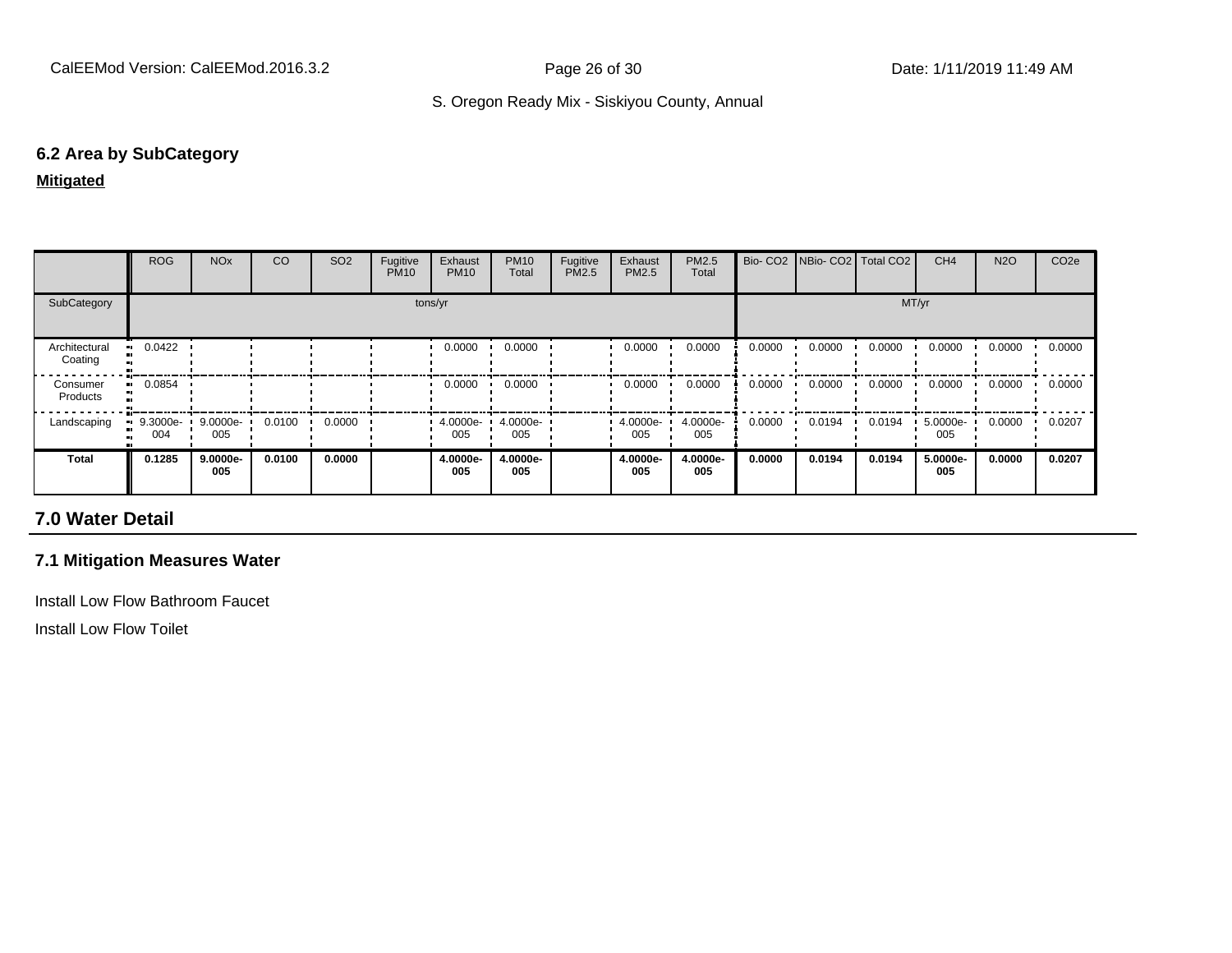|                                | Total CO <sub>2</sub> | CH <sub>4</sub> | <b>N2O</b>         | CO <sub>2e</sub> |
|--------------------------------|-----------------------|-----------------|--------------------|------------------|
| Category                       |                       |                 | MT/yr              |                  |
| Mitigated<br>.,<br><br>        | 3.5529<br>            | 0.0265          | 6.4000e-<br>004    | 4.4042           |
| Unmitigated<br>ш.<br><br><br>ш | 4.0540                | 0.0302          | $-7.3000e-$<br>004 | 5.0253           |

# **7.2 Water by Land Use**

#### **Unmitigated**

|                                         | Indoor/Out<br>door Use | <b>Total CO2</b> | CH <sub>4</sub> | <b>N2O</b>      | CO <sub>2e</sub> |
|-----------------------------------------|------------------------|------------------|-----------------|-----------------|------------------|
| <b>Land Use</b>                         | Mgal                   |                  |                 | MT/yr           |                  |
| <b>General Light</b><br>Industry        | 0.925/0<br>۰.          | 4.0540           | 0.0302          | 7.3000e-<br>004 | 5.0253           |
| <b>Other Asphalt</b><br><b>Surfaces</b> | 0/0                    | 0.0000           | 0.0000          | 0.0000          | 0.0000           |
| <b>Total</b>                            |                        | 4.0540           | 0.0302          | 7.3000e-<br>004 | 5.0253           |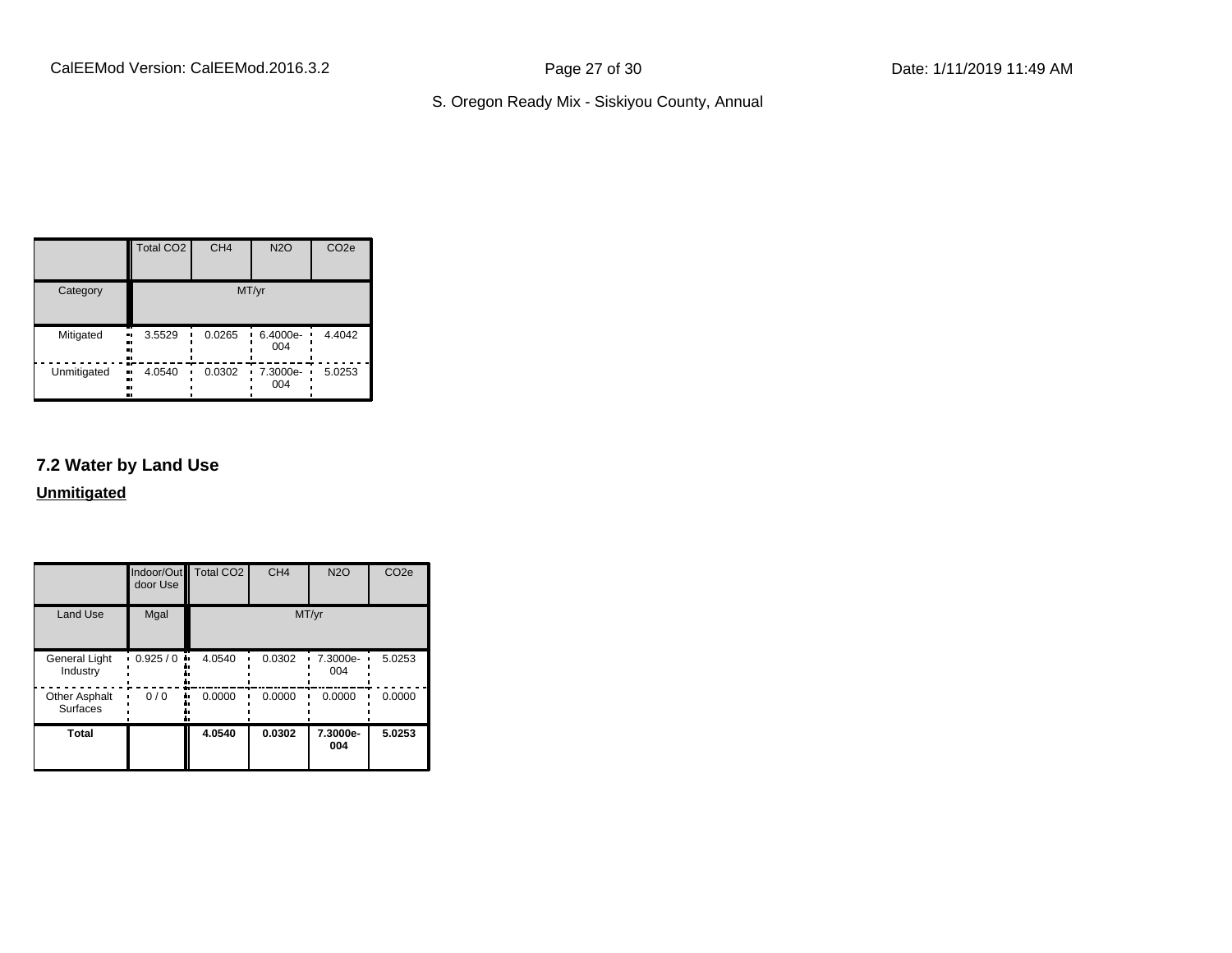CalEEMod Version: CalEEMod.2016.3.2 Page 28 of 30 Date: 1/11/2019 11:49 AM

# S. Oregon Ready Mix - Siskiyou County, Annual

#### **7.2 Water by Land Use**

#### **Mitigated**

|                                         | door Use                  | Indoor/Out Total CO2 | CH <sub>4</sub> | N2O             | CO <sub>2e</sub> |
|-----------------------------------------|---------------------------|----------------------|-----------------|-----------------|------------------|
| <b>Land Use</b>                         | Mgal                      |                      |                 | MT/yr           |                  |
| <b>General Light</b><br>Industry        | $\cdot$ 0.81067 / $\cdot$ | 3.5529               | 0.0265          | 6.4000e-<br>004 | 4.4042           |
| <b>Other Asphalt</b><br><b>Surfaces</b> | 0/0                       | 0.0000               | 0.0000          | 0.0000          | 0.0000           |
| Total                                   |                           | 3.5529               | 0.0265          | 6.4000e-<br>004 | 4.4042           |

# **8.0 Waste Detail**

#### **8.1 Mitigation Measures Waste**

#### **Category/Year**

|                     | <b>Total CO2</b>             | CH <sub>4</sub> | <b>N2O</b> | CO <sub>2e</sub> |  |  |
|---------------------|------------------------------|-----------------|------------|------------------|--|--|
|                     | MT/yr                        |                 |            |                  |  |  |
| Mitigated<br>.,<br> | 1.0068<br><br>               | 0.0595          | 0.0000     | 2.4944           |  |  |
| Unmitigated         | m<br>1.0068<br><br><br>ш<br> | 0.0595          | 0.0000     | 2.4944           |  |  |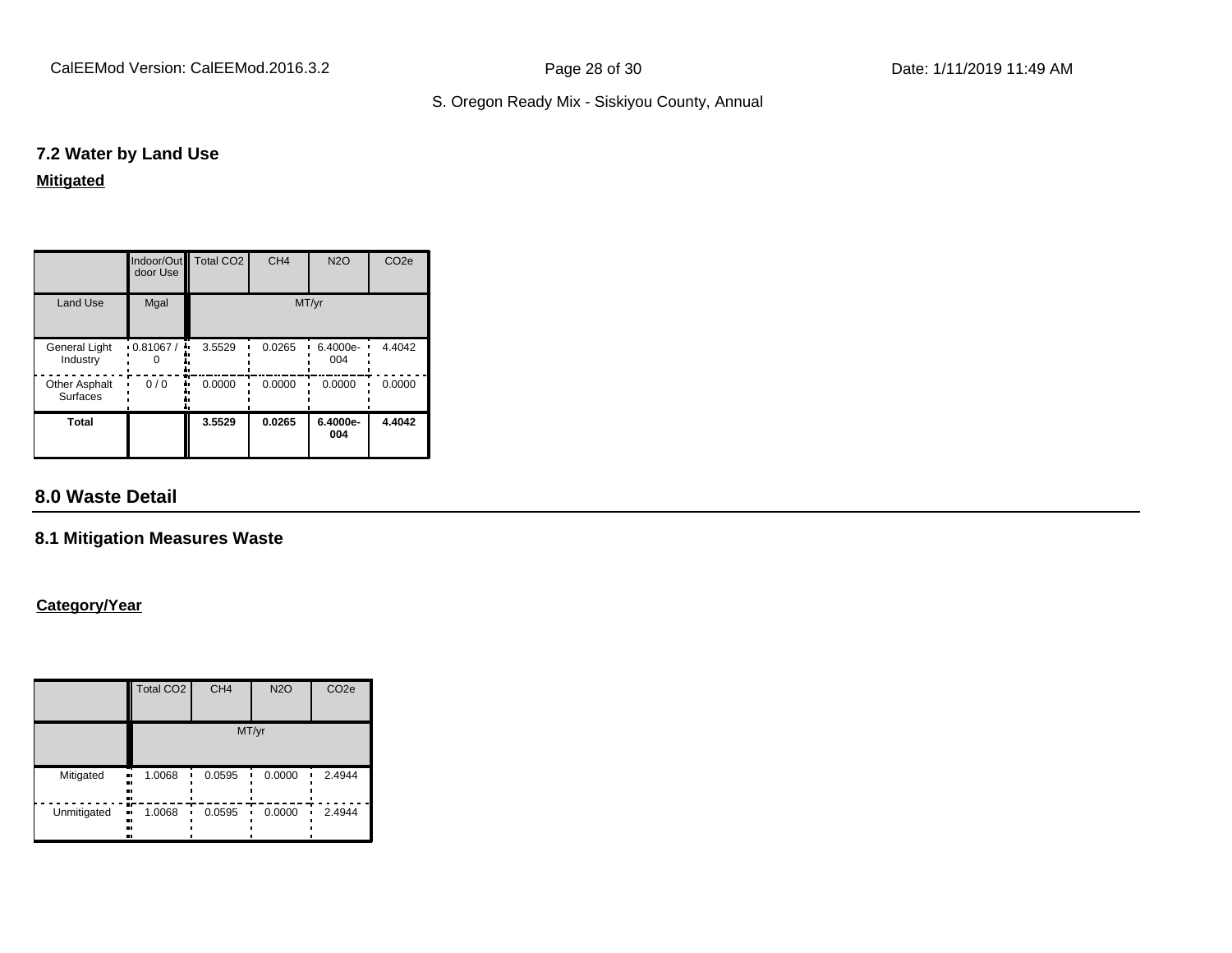# **8.2 Waste by Land Use**

# **Unmitigated**

|                                  | Waste<br><b>Disposed</b> | Total CO <sub>2</sub> | CH <sub>4</sub> | <b>N2O</b> | CO <sub>2e</sub> |
|----------------------------------|--------------------------|-----------------------|-----------------|------------|------------------|
| <b>Land Use</b>                  | tons                     |                       | MT/yr           |            |                  |
| General Light<br>Industry        | 4.96                     | 1.0068                | 0.0595          | 0.0000     | 2.4944           |
| Other Asphalt<br><b>Surfaces</b> | $\Omega$                 | 0.0000                | 0.0000          | 0.0000     | 0.0000           |
| <b>Total</b>                     |                          | 1.0068                | 0.0595          | 0.0000     | 2.4944           |

#### **Mitigated**

|                                         | Waste<br><b>Disposed</b> | Total CO <sub>2</sub> | CH <sub>4</sub> | <b>N2O</b> | CO <sub>2e</sub> |
|-----------------------------------------|--------------------------|-----------------------|-----------------|------------|------------------|
| Land Use                                | tons                     |                       | MT/yr           |            |                  |
| General Light<br>Industry               | 4.96                     | 1.0068<br>٠.          | 0.0595          | 0.0000     | 2.4944           |
| <b>Other Asphalt</b><br><b>Surfaces</b> | $\Omega$                 | 0.0000                | 0.0000          | 0.0000     | 0.0000           |
| <b>Total</b>                            |                          | 1.0068                | 0.0595          | 0.0000     | 2.4944           |

# **9.0 Operational Offroad**

| Equipment Type | Number | Hours/Day | Days/Year | <b>Horse Power</b> | Load Factor | Fuel T<br>Type |
|----------------|--------|-----------|-----------|--------------------|-------------|----------------|